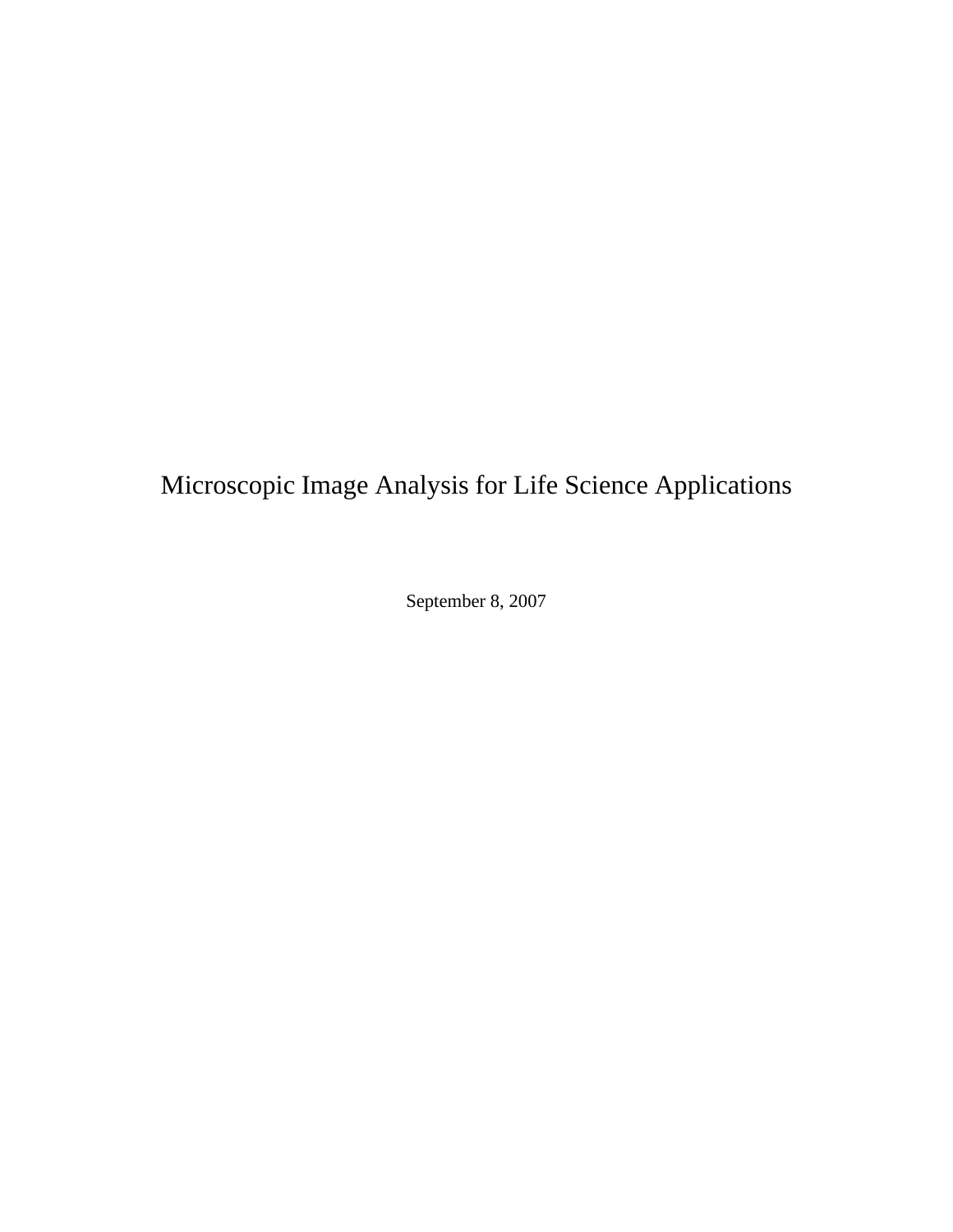| <b>Chapter Number</b> | 3                                                           |
|-----------------------|-------------------------------------------------------------|
| <b>Chapter Title</b>  | Overview of Image Analysis Tools and Tasks for Microscopy   |
| Author 1              | Jelena Kovačević                                            |
| Author 1 - Address    | Departments of BME and ECE, Center for Bioimage Informatics |
| Author 1 - Address    | Carnegie Mellon University, Pittsburgh, PA 15213            |
| Author 1 - Email      | jelenak@cmu.edu                                             |
| Author 2              | Gustavo K. Rohde                                            |
| Author 2 - Address    | Department of BME and Center for Bioimage Informatics       |
| Author 2 - Address    | Carnegie Mellon University, Pittsburgh, PA 15213            |
| Author 2 - Email      | qustavor@cmu.edu                                            |
| Corresponding Author  | Author 1                                                    |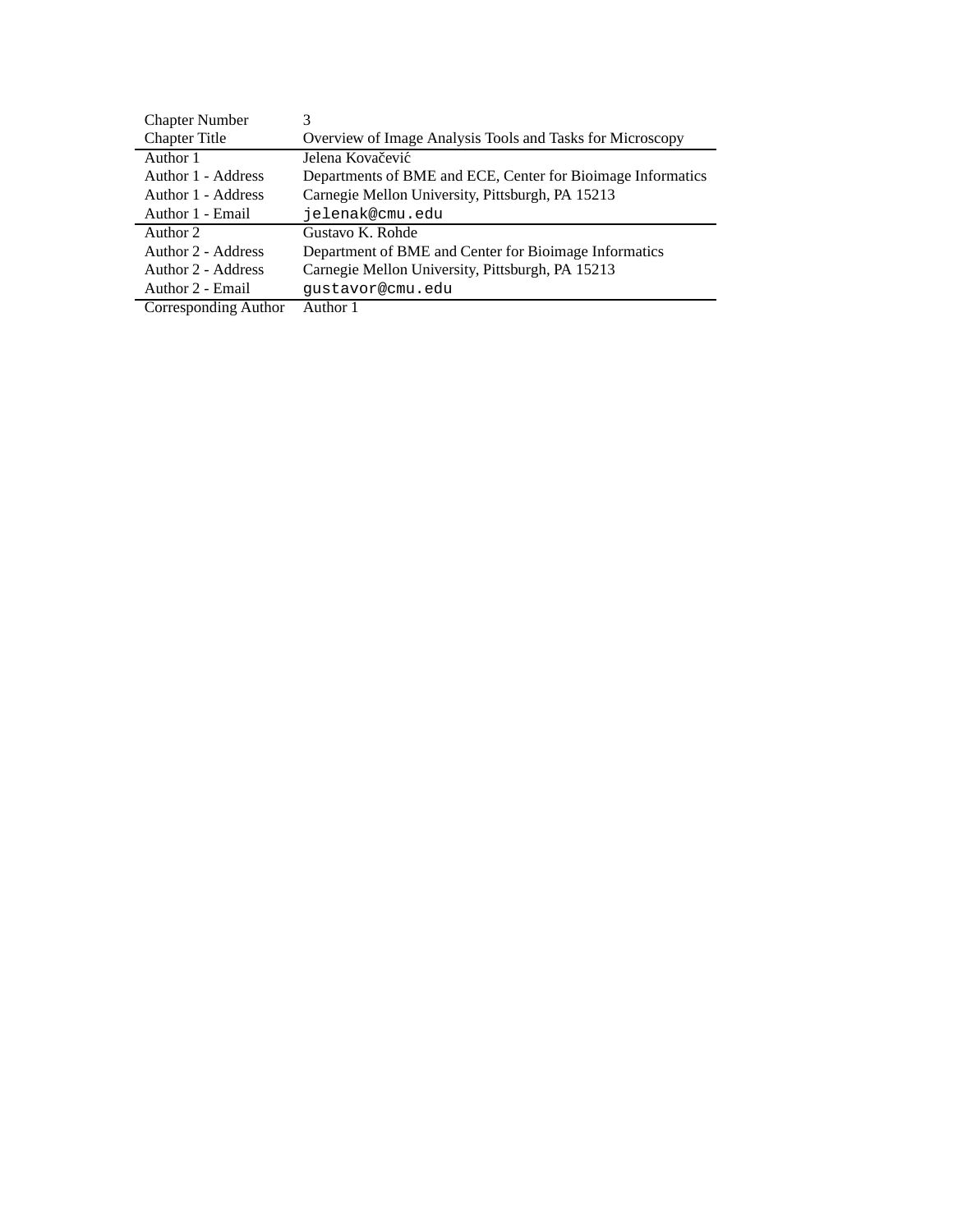## **Chapter 3**

# **Overview of Image Analysis Tools and Tasks for Microscopy**

The advent of fluorescent proteins, together with the recent development of advanced high-resolution microscopes, has enabled scientists to probe the intricate structure and function of cells and subcellular structures with unprecedented accuracy and specificity. Imaging experiments have become the main source of data for biologists to test and validate hypotheses related to basic cellular and molecular phenomena. Computational methods for automated interpretation and information extraction from biological images have augmented the impact of imaging experiments and are quickly becoming a valuable extension of the microscope. Such studies have long been a major topic of biomedical research (see, for example, [1]), and the recent advances in microscopic image acquisition systems as well as sophisticated image processing algorithms indicate that this is a trend likely to continue [2, 3].

We present a brief overview of computer-aided image analysis tools and tasks for microscopy. While the tasks and applications we discuss are those currently needed in the field, the algorithms used to perform them are not often state-of-the-art. Thus, our aim is to introduce the reader to the modern tools of signal processing and data mining for microscopy, highlighting opportunities for innovative research in the area. Some recent accomplishments can be found in the special issue of the Signal Processing Magazine on molecular and cellular bioimaging [4].

The overview of the system we discuss is given in Fig. 3.1. We begin by reviewing a system's level approach that summarizes the physical aspects of acquisition described in Chapter 1 (the first two blocks in the figure, PSF and A/D conversion). Important features and artifacts of imaging acquisition systems such as sampling, blurring, and noise are briefly discussed in connection to traditional and modern techniques for automated artifact removal and information extraction (the blocks of denoising, deconvolution and restoration in the figure). The chapter is structured around mathematical tools currently used as well as some that are not, but have the potential for high impact in automated biological image analysis. We conclude the chapter by covering various image processing and analysis tasks needed in microscopy in the order they appear in a real system, starting with registration and mosaicing, followed by segmentation, tracing and tracking, and finally data modeling, analysis and simulation (the last three blocks in the figure). The main aim of this chapter is to provide a concise overview of the state-of-the-art tools and algorithms for computer-aided extraction of quantitative information from images, in the hope that they become state-of-the-art tools in microscopy as well.

### **3.1 Image Analysis Framework**

We first set up the framework in which we will examine digital images arising from typical microscopes (widefield, confocal, and others). As terms themselves can lead to confusion, we note the following: The term "digital image" typically refers to a continuous-domain image that has been both discretized (that is, sampled on a discrete grid), as well as digitized (that is, the intensity has been quantized for digital representation). Further, in the signal processing literature, "time" is often used to denote the image domain, although strictly speaking the domain of images can be space, time, channels, etc. Therefore, to avoid confusion, when speaking of the types of domains, we will refer to them as continuous domain and discrete domain (we will, however, keep the standard nomenclature, such as discrete-time Fourier transform, time-frequency, etc).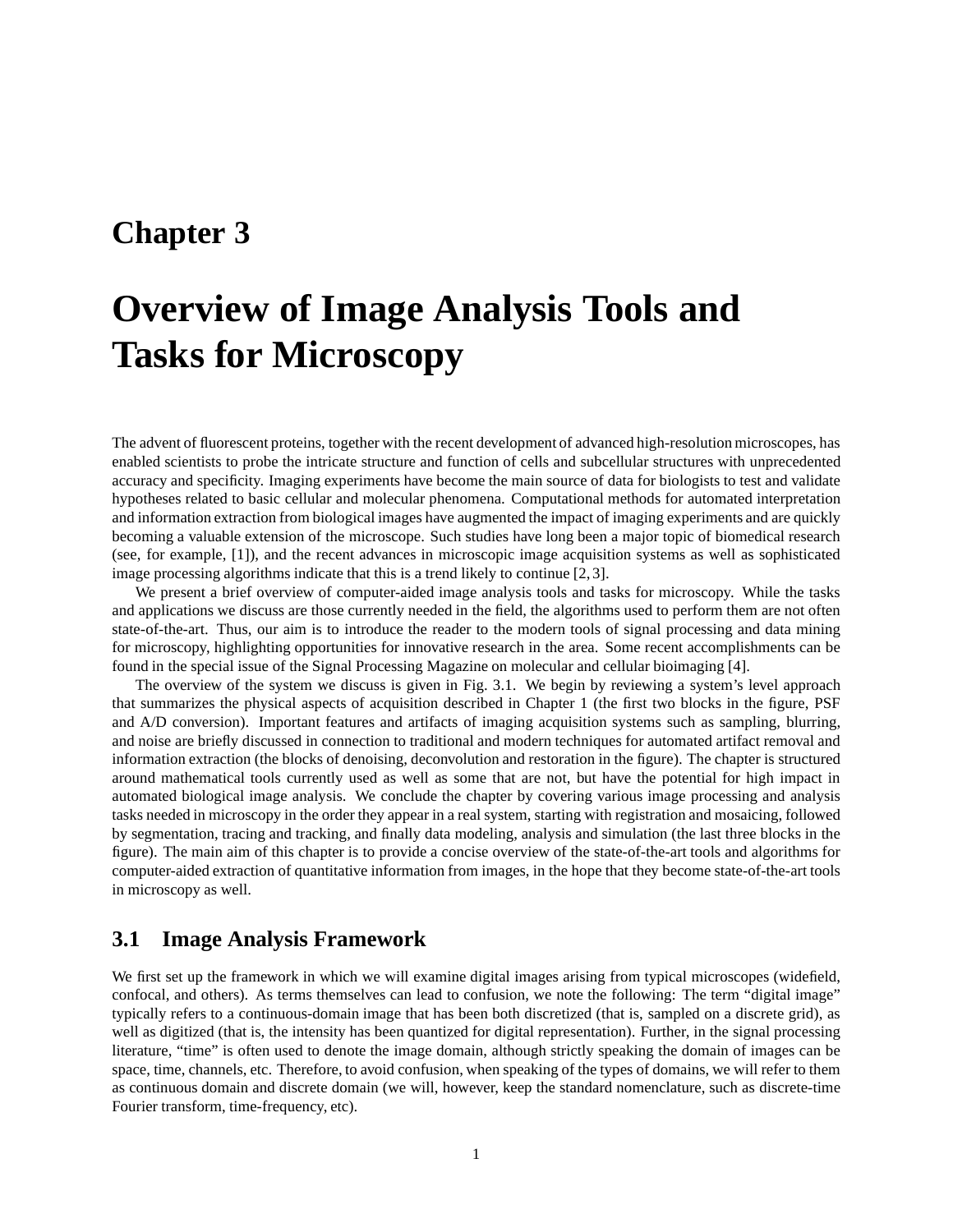

Figure 3.1: A conceptual pipeline. The specimen is imaged using any of today's microscopes, modeled by the input image  $f(v)$  passing through the blocks of PSF (properties of the microscope, described by convolution with  $h(v)$ ) and A/D conversion (analog-to-digital conversion, effects of sampling and digitization together with uncertainty introduced by various sources of noise), producing a digital image  $g_n$ . That digital image is then restored either via a denoising followed by deconvolution, or via joint denoising/deconvolution, producing a digital image  $\hat{f}_n$ . Various options are possible: the image could go through a registration/mosaicing processing producing  $r_n$ , segmentation/tracing/tracking producing  $s_n$  and finally a data analysis/modeling/simulations block with the output  $y_n$ . At the input/output of each block, one can join the pathway to either skip a block or send feedback to previous block(s) in the system. (Images courtesy of K. N. Dahl.)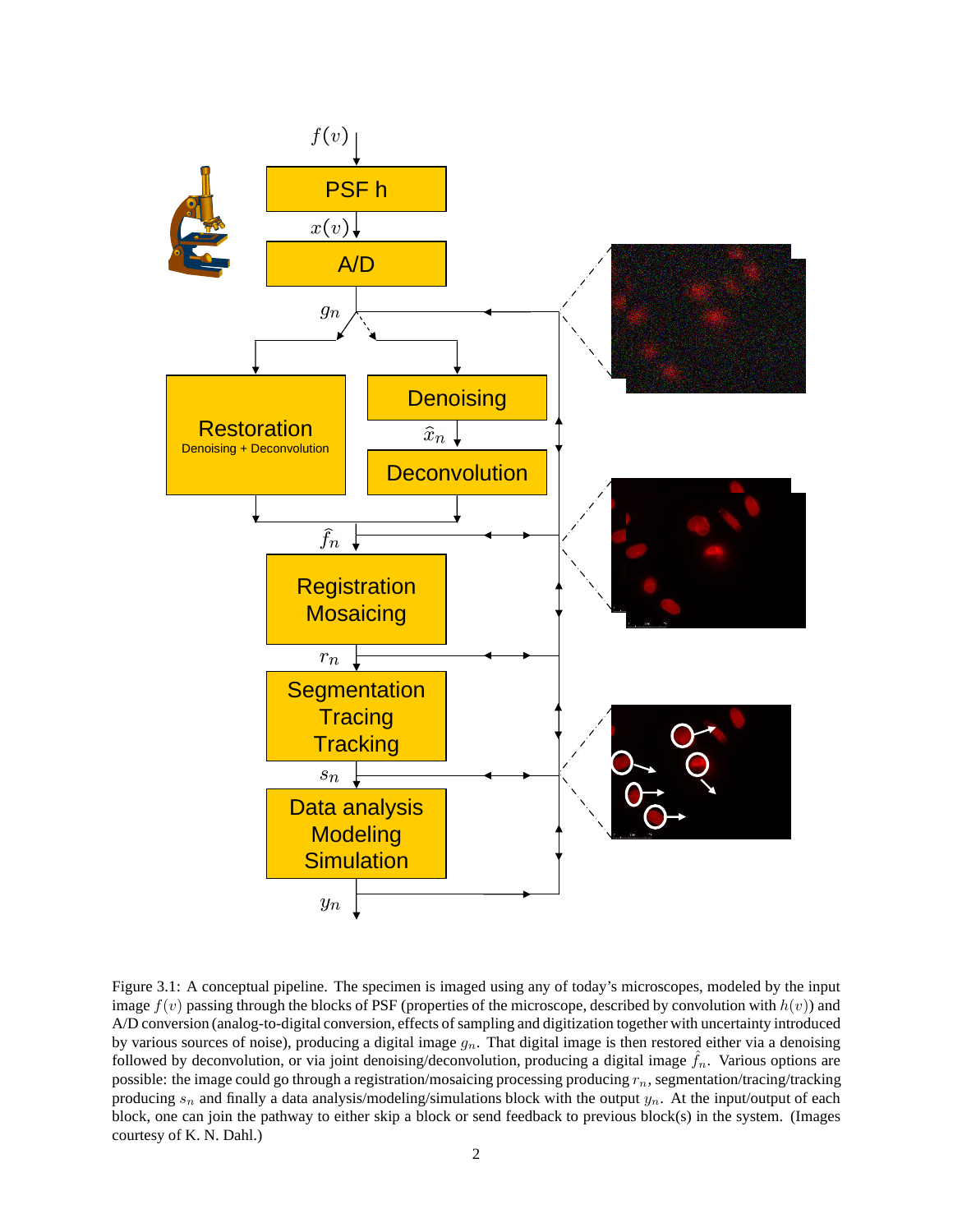Without discretization, the result of imaging an object (specimen) would be a continuous-domain image. We introduce images (both continuous-domain as well as discrete-domain) as vectors in Hilbert spaces and acquisition/imaging systems as transformations from one Hilbert space into another. Most of these will be linear and can transform one continuous-domain image into another (continuous-domain filtering), a continuous-domain image into a discrete-domain one (analog-to-digital conversion (A/D)), or, a discrete-domain image into a discrete-domain one (discrete-domain filtering). We will discuss all three of the above in what follows. A conceptual view of the whole system is given in Fig. 3.1. An excellent reference text on foundations of image science is [5].

#### **3.1.1 Continuous-Domain Image Processing**

What we usually call a *microscope image* is an already acquired, and thus discrete-domain data set, which we refer to from now on as a digital image. Since ultimately, what we really want to understand, analyze and interpret, are the biological characteristics of the underlying specimen, we must first understand the continuous-domain image at its root. While we should distinguish between the specimen and the image of the specimen, from now on, we will assume that the continuous-domain image of the specimen is the ground truth.

**Framework.** We will denote such an image as  $f(x, y, z, t, c)$ , where x, y are the two spatial dimensions in the focal plane of the objective,  $z$  is the third spatial dimension perpendicular to the focal plane,  $t$  is the time dimension in case of time-lapse imaging and  $c$  denotes multiple channels. (Not all the dimensions are present in every case.) To make matters even simpler, we introduce a vector  $v = (x, y, z, t, c)$  which will allow us to add other dimensions to the vector if needed. The number of dimensions is denoted by d (five in this case). The image  $f(v)$  appears as the input to the system in Fig. 3.1.

Very often, the value of  $f(v)$  is scalar, for example,  $f(v)$  could denote the intensity. It is also possible for  $f(v)$ to be vector valued, as in the case of color. Thus, at any point in space and time,  $f(v)$  could be given in one of the standard, three-variable color models such as RGB, YUV, HSV, and others. We will keep the notation the same regardless of whether  $f(v)$  is scalar or vector valued; its meaning will be obvious from the context. For example,  $f(x, y)$  is typically called a 2D slice,  $f(x, y, z)$  a z-stack,  $f(x, y, t)$  a 2D time series, while  $f(x, y, z, t)$  is a 3D time series. In all these cases, the value can be either scalar or vector. For example, $(r(x, y), g(x, y), b(x, y)) = f(x, y)$  is an RGB 2D slice.

While in reality the domain of f is finite, that is, the domains of  $x, y, z, t, c$  are all of finite support, the domain of such images is often assumed to be infinite for ease of explanation. For example, while we might be imaging a specimen of finite size  $100\mu m \times 100\mu m$  in the focal plane, we might use the tools which assume that the domain is infinite. This is also done to avoid more cumbersome tools operating on a finite domain (such as the circular convolution), although these tools have become standard as well.

**Deterministic Vs Stochastic Description.** For now, we limit ourselves to the deterministic treatment of images and transformations between them. The issues of randomness and uncertainty, such as those found when noise is present, will be discussed later.

**Linear-Shift Invariant Systems and Point Spread Functions.** Given an image  $f(v)$ , we may model the effect of the acquisition system on it as the operator  $H[\cdot]$ , resulting in  $x(v) = H[f(v)]$  (see Fig. 3.1), where H is in general nonlinear. In image processing, H is termed a *filter*, and in practice, we most often assume that H is *linear*. In other words, an imaging, or, acquisition system, is a linear transformation from one Hilbert space into another.

Another important property of filters is shift invariance. A system/filter is called *shift invariant* if, given the input/output pair  $(f(v), x(v))$ , the output of the system with the shifted input  $f(v - v_0)$  is a shifted output  $x(v - v_0)$ . Combining the properties of linearity and shift invariance gives rise to *linear shift-invariant (LSI)* systems; analysis is the simplest when the system is LSI. For an LSI system, the operation of the filter on the image is described by *convolution*, denoted by  $*$ ; given that each image  $f(v)$  can be written as

$$
f(v) = \int f(r)\delta(v-r)dr,
$$
\n(3.1)

where  $\delta(v)$  is the Dirac pulse, the filtered image is given by

$$
x(v) = H\left[\int f(r)\delta(v-r)dr\right] = \int f(r)H\left[\delta(v-r)dr\right] = \int f(r)h(v-r)dr = (h*f)(v). \tag{3.2}
$$

In the above, we have defined the *impulse response* or *point spread function* (*PSF*) of an LSI system  $h(v)$ , as the output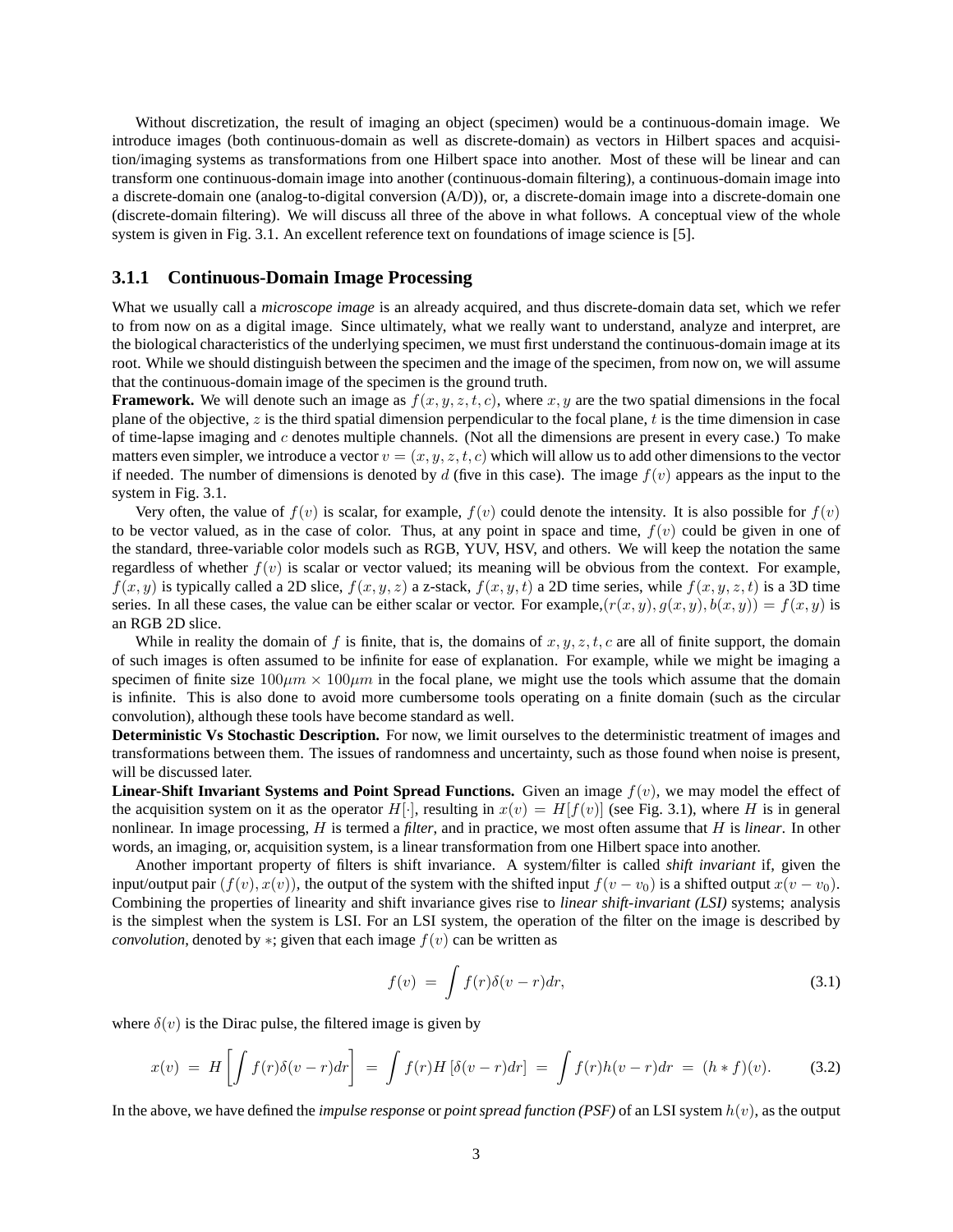of the system to the input which is a Dirac pulse  $\delta(v)$ . Note that the PSF is typically assumed to be positive, while this is not necessarily true for the impulse response.

**The Fourier View.** Because of the cumbersome form of the convolution, when analyzing images, one often resorts to using the *Fourier transform (FT)*, as the convolution becomes multiplication in the Fourier domain. For certain classes of images, the FT finds the harmonic content of the image, or, in other words, it tries to represent the image as a sum of sinusoids. Fig. 3.2 shows a few examples of simple and more complex harmonic signals.

The FT of  $f(v)$  is given by (we follow the convention of using lower-case letters for the image data in the original domain, and upper-case ones for the same in the Fourier domain):

$$
F(\omega) = \int_{\mathbb{R}^d} f(v)e^{-j\omega^T v} dv,
$$
\n(3.3)

where  $\omega$ , v are vectors in general. For a 2D signal, (3.3) reads

$$
F(\omega_1, \omega_2) = \int_{\mathbb{R}^2} f(v_1, v_2) e^{-j(\omega_1 v_1 + \omega_2 v_2)} dv_1 dv_2.
$$

Using (3.3) on the convolution expression (3.2), we obtain that the FT of  $x(v) = (h * f)(v)$  is  $X(\omega) = H(\omega)F(\omega)$ . The FT is valid assuming our signals belong to the space of square-integrable functions,  $\mathcal{L}^2(\mathbb{R})$ . If a signal is periodic, that is, if it lives on a circle, then the appropriate FT is called *Fourier series (FS)*.

**What This Means in Practice.** In practice, the system we refer to in the impulse response of the system or PSF, is the microscope itself; thus, h represents the optical properties of the microscope (with  $h$  positive). Knowing these properties allows us to determine the PSF and thus, if necessary, reverse the effects of the imaging system on the image itself (remember, our goal is to have access to as "pure" a version of our specimen image  $f(v)$  as possible). This is depicted in Fig. 3.1, where the input is  $f(v)$ , and the output is the filtered version  $x(v)$ .

#### **3.1.2 A/D Conversion**

While it is clear that if it were possible, the underlying image would have most of its parameters continuous in nature (space and time at least), it is also intuitively clear that this is not the output of a microscope. The reason for this is that there is a minimum distance at which the responses from two separate points in the sample can be distinguished. This minimum distance leads to the notion of *resolution* in microscopy, somewhat different from the same term applied in signal processing (where it denotes the amount of information present in a signal).

Sampling, or, discretization, can be performed without loss of information, if enough samples are taken to represent the continuous-domain image faithfully. Intuitively, this means that the continuous-domain image cannot "vary" too much as it would require too many samples to represent it well, that is, it must be somewhat "smooth". This can be mathematically made precise by saying that, if the continuous-domain image  $x(v)$  is bandlimited, that is, if its FT is zero above a certain frequency,  $|X(\omega)| = 0$ , for  $|\omega| > \omega_m$ , then it can be reconstructed from its samples taken at twice the maximum frequency  $\omega_s = 2\omega_m$ . This is known under various names, Shannon sampling theorem among others [6]. The resulting samples are  $x_n = x(\mu n)$ , where  $n \in \Omega_s \subset \mathbb{Z}^d$  is a set of index coordinates (for example, pixels when  $d = 2$  or voxels when  $d = 3$ ), and  $\mu \in \mathbb{R}^d$  collects the sampling steps in each dimension. The original image  $x(v)$  can then be reconstructed from  $x_n$  via

$$
x(v) = \sum_{n \in \Omega_s} x_n \prod_{i=1}^d \mathrm{sinc}_{\mu_i}(v_i - n_i \mu_i), \tag{3.4}
$$

where the sinc function is given as  $\text{sinc}_{\mu_i}(v_i) = \sin(\pi v_i/\mu_i)/(\pi v_i/\mu_i)$ .

Continuous-domain images are rarely truly bandlimited, and thus, filtering is first performed to bandlimit the image before sampling, resulting in  $x(v) = (h * f)(v)$ . This, in turn means that the filtered image  $x(v)$  can be recovered perfectly from its samples  $x_n$ , though not the original one,  $f(v)$ . In practice, however, several issues (for example, noise, limited field of view, etc.) complicate the procedure and algorithms to recover a good estimate of  $x(v)$  depend on many more assumptions to be detailed later in this chapter.

One way to account for various sources of uncertainty is to introduce the probability of observing the value  $\alpha_n$  at coordinate n; this probability can be expressed as  $\mathcal{P}(\alpha_n; x_n)$ , where  $\mathcal{P}(\cdot)$  is a probability model that accounts for the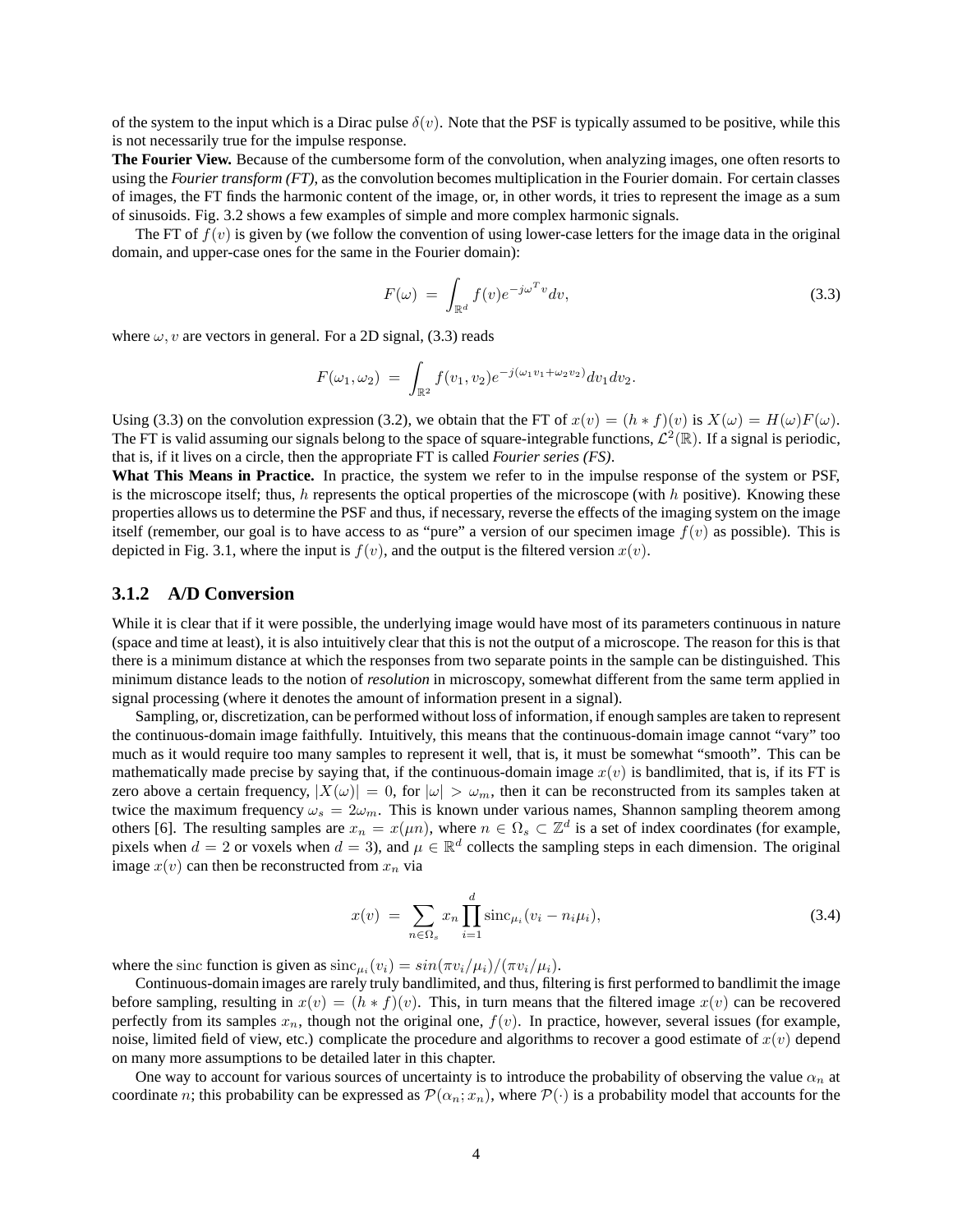uncertainty introduced due to noise in several steps during discretization. As is the case with most photon detectionbased instruments, the primary source of uncertainty introduced is due to photon counting noise, where  $P$  is given by a Poisson distribution:

$$
\mathcal{P}(\alpha_n; x_n) = \frac{x_n^{\alpha_n} e^{-x_n}}{s_n!}.
$$
\n(3.5)

Although photon detection instruments are inherently limited by Poisson noise, photon counting effect is not the only source of uncertainty in the image. Other artifacts such as thermal noise and digitization noise (uncertainty introduced by storing only a certain number of bits to describe each pixel value) also play a role and the overall probability model is more likely to be a mixture of several sources of uncertainty. This is modeled in Fig. 3.1 by the A/D block, where the input is the image  $x(v)$ , and the output, instead of being just a simple sampled version of the input  $x_n$ , is given as  $g_n = \beta(x(v))$ , noise).

#### **3.1.3 Discrete-Domain Image Processing**

**Framework.** As we have seen, after A/D (discretization/digitization), the resulting image is  $g_n$ , with  $n = (n_1, \ldots, n_d)$ . For example, a gray-scale 2D time series with  $N_3$  2D slices of size  $N_1 \times N_2$ , will be denoted as  $g_{n_1,n_2,n_3}$ , where  $n_1$ and  $n_2$  are two spatial coordinates with domains  $n_1 = 0, \ldots, N_1-1, n_2 = 0, \ldots, N_2-1$  and  $n_3$  is the time coordinate with domain  $n_3 = 0, ..., N_3 - 1$ .

We stress an important point: Assume, for simplicity, we deal with a digital image  $g_{n_1,n_2}$ , that is, just a single 2D slice. One can look at this image in two ways:

- 1. The domain of  $n = (n_1, n_2)$  is infinite, that is both  $n \in \mathbb{Z}^2$ . We then assume that the image is of finite energy, written as  $g_n \in \ell^2(\mathbb{Z}^2)$ , and is a set of  $N_1 \times N_2$  nonzero values in the plane. In this case, the discrete-time FT will be used (introduced in a moment) and the result of a convolution gives support larger than the one with which we started.
- 2. The domain of  $n = (n_1, n_2)$  is finite, that is,  $n_1 = 0, \ldots, N_1 1$ , and  $n_2 = 0, \ldots, N_2 1$ . The image is of finite energy by construction. In other words, we assume that the digital image exists only on a discrete grid of size  $N_1 \times N_2$ . That also means that the convolution used is the circular convolution which preserves the domain, and the appropriate Fourier transform is the discrete Fourier transform (also introduced in a moment).

While the above distinction might seem unimportant, it has great consequences on the machinery we use.

**Linear Shift-Invariant System and Digital Filters.** Similarly to what was shown in continuous domain, most of the time we deal with LSI systems—filters. For the discrete domain, these filters can model the effects after A/D (discretization/digitization), or can be additional digital filters applied to achieve a certain effect. Their operation on a discretized signal  $g_n$  can be described via convolution again as

$$
(a * g)n = \sum_{m} gm an-m.
$$
 (3.6)

Note that we use the same symbol ∗ for both continuous-domain as well as the discrete-domain convolution; the meaning is clear from the context. In signal processing, when the the domain of the digital image is finite (as it is in practice), one often uses the so-called *circular convolution*, which preserves the domain. In other words, while the convolution as defined in (3.6) produces a larger image as the result of filtering (how much larger depends on the filter), the circular convolution produces the image of the same size. These various convolutions may seem confusing and cumbersome; in fact, mathematically, one is able to deal with this problem in a unified way by defining the spaces of signals and filters, and then deriving the appropriate forms of convolution as well as the FT [7]. While that treatment is beyond the scope of this introduction, the interested reader is encouraged to look up [7] for more details.

**The Fourier View.** Similarly to what was done in continuous domain, we often use the Fourier machinery to analyze digital images. As explained previously, one must distinguish between images for which we assume the domain is infinite (yet with only a finite number of nonzero values), from those whose domain is finite (which is the case in practice). As we have seen, the convolution in these two instances is different; so is the FT. Without going into mathematical details, we just give those two versions of the FT. Again, here we use the standard nomenclature for the FT using time as the domain although the domain of images is space; this is done to avoid confusion when looking up relevant literature. To make matters simple, we give below 1D versions: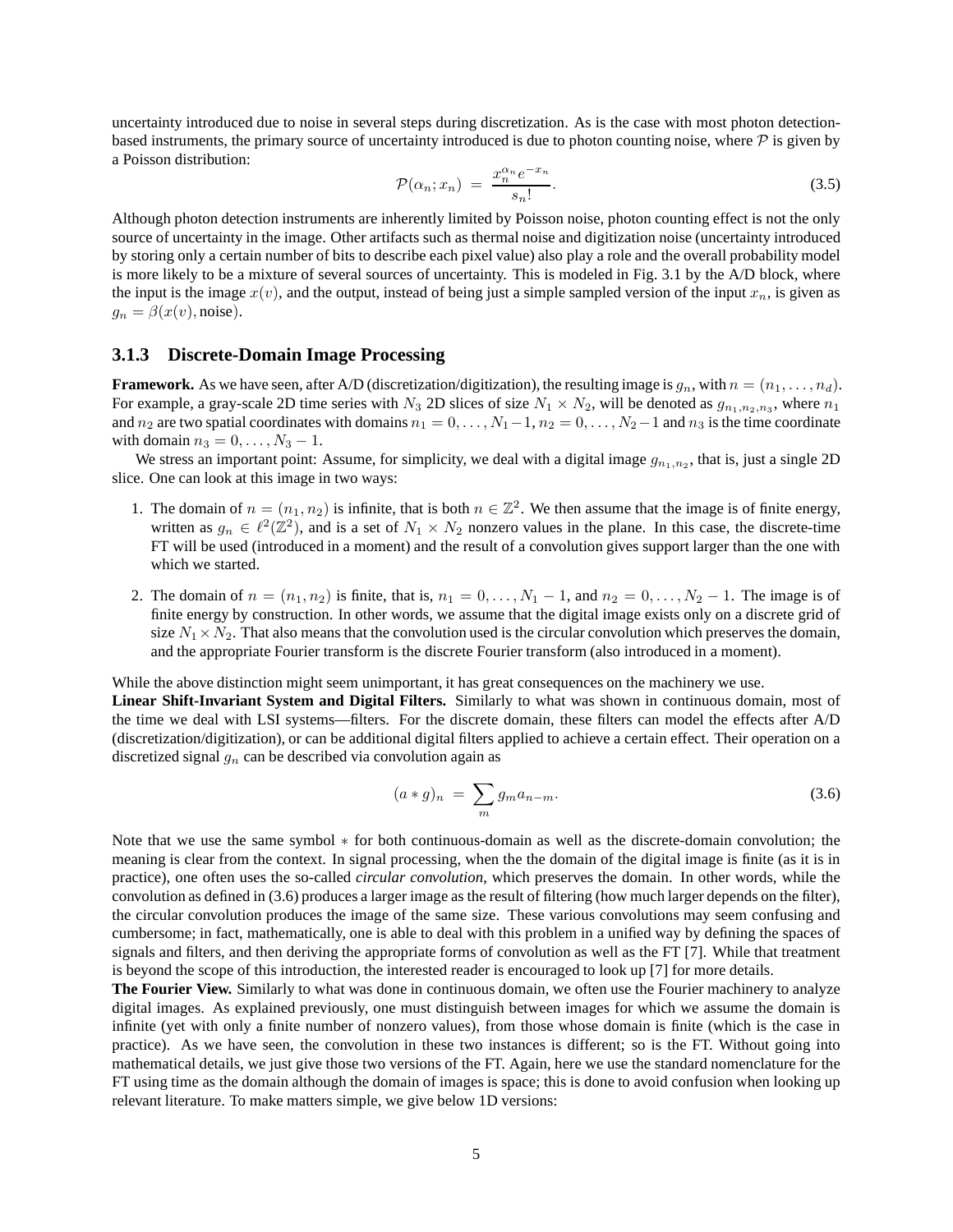1. *Discrete-Time Fourier Transform (DTFT)*

$$
F(e^{j\omega}) = \sum_{n \in \mathbb{Z}} f_n e^{-j\mu\omega n} \qquad \leftrightarrow \qquad f_n = \frac{\mu}{2\pi} \int_{-\pi/\mu}^{\pi/\mu} F(e^{j\omega}) e^{j\mu\omega n} d\omega \tag{3.7}
$$

2. *Discrete Fourier Transform (DFT)*

$$
F_k = \sum_{n=0}^{N-1} f_n W_N^{-nk} \qquad \leftrightarrow \qquad f_n = \frac{1}{N} \sum_{k=0}^{N-1} F_k W_N^{nk} \tag{3.8}
$$

with  $W_N = e^{j2\pi/N}$ . For example, for images, the 2D DFT would have the form

$$
f_{n_1,n_2} = \frac{1}{N_1 N_2} \sum_{k_1=0}^{N_1-1} \sum_{k_2=0}^{N_2-1} F_{k_1,k_2} W_{N_1}^{n_1 k_1} W_{N_2}^{n_2 k_2}.
$$

### **3.2 Image Analysis Tools for Microscopy**

The aim in this section is to give an overview of tools, both those which are currently used as well as those we believe would be useful for solving imaging tasks in microscopy (see Section 3.3). As a plethora of such tools exist, we give a brief overview of only a subset of those; well established methods for image analysis and synthesis using both predetermined vectors (functions) as well as vectors automatically learned from data. Other important image processing and data analysis tools applicable to microscopic image analysis include pattern recognition and machine learning methods for clustering and classification [8], as well as statistical signal processing methods for detection and estimation [9, 10].

#### **3.2.1 Signal and Image Representations**

Signal representations (signal being a microscope image in this case) aim to represent a signal in a different domain so that its salient characteristics might become obvious in that domain. For example, a simple image which is a sum of two different frequencies in horizontal and vertical directions might be difficult to interpret in the original/image domain (see Fig. 3.2(e)), while its harmonic content is immediately obvious in the Fourier domain (having two single nonzero coefficients).

It is useful to consider signal/image representations in a more general framework; then, many of the tools we discuss are just specific instantiations of that framework (see [11,12] for more details). Signals are usually assumed to "live" in a Hilbert space. Hilbert spaces are those spaces in which we are allowed to manipulate signals (add, multiply by a constant), measure them, compute inner products, etc. We are also allowed to represent our signals in terms of *bases* (nonredundant representations) or *frames* (redundant representations). These representations are typically written as

$$
g = \sum_{i \in I} G_i \varphi_i,\tag{3.9}
$$

where I is some index set,  $\varphi_i$  are basis/frame elements belonging to  $\Phi$ , and  $G_i$  are called transform coefficients (subband, Fourier or wavelet, in case of specific transforms). Mathematically,  $G_i\varphi_i$  is the projection of the signal onto the space spanned by  $\varphi_i$  and  $G_i$  is the value of that projection.<sup>1</sup> That projection is computed as

$$
G_i = \langle \tilde{\varphi}_i, g \rangle, \tag{3.10}
$$

where  $\tilde{\varphi}_i$  form what is usually called a *dual basis/frame*  $\tilde{\Phi}$ .

The difference between bases and frames is that in the case of frames, there are more vectors than needed to represent a particular signal, making it a redundant representation. For example, any vector in a plane can be uniquely represented by two projections onto two noncolinear lines (subspaces). Projecting onto yet another line will not destroy the representation property; it will just make it redundant.

<sup>&</sup>lt;sup>1</sup>We are not being entirely rigorous here as for infinite-dimensional spaces, bases have to be defined with some care; we gloss over those subtleties in this treatment.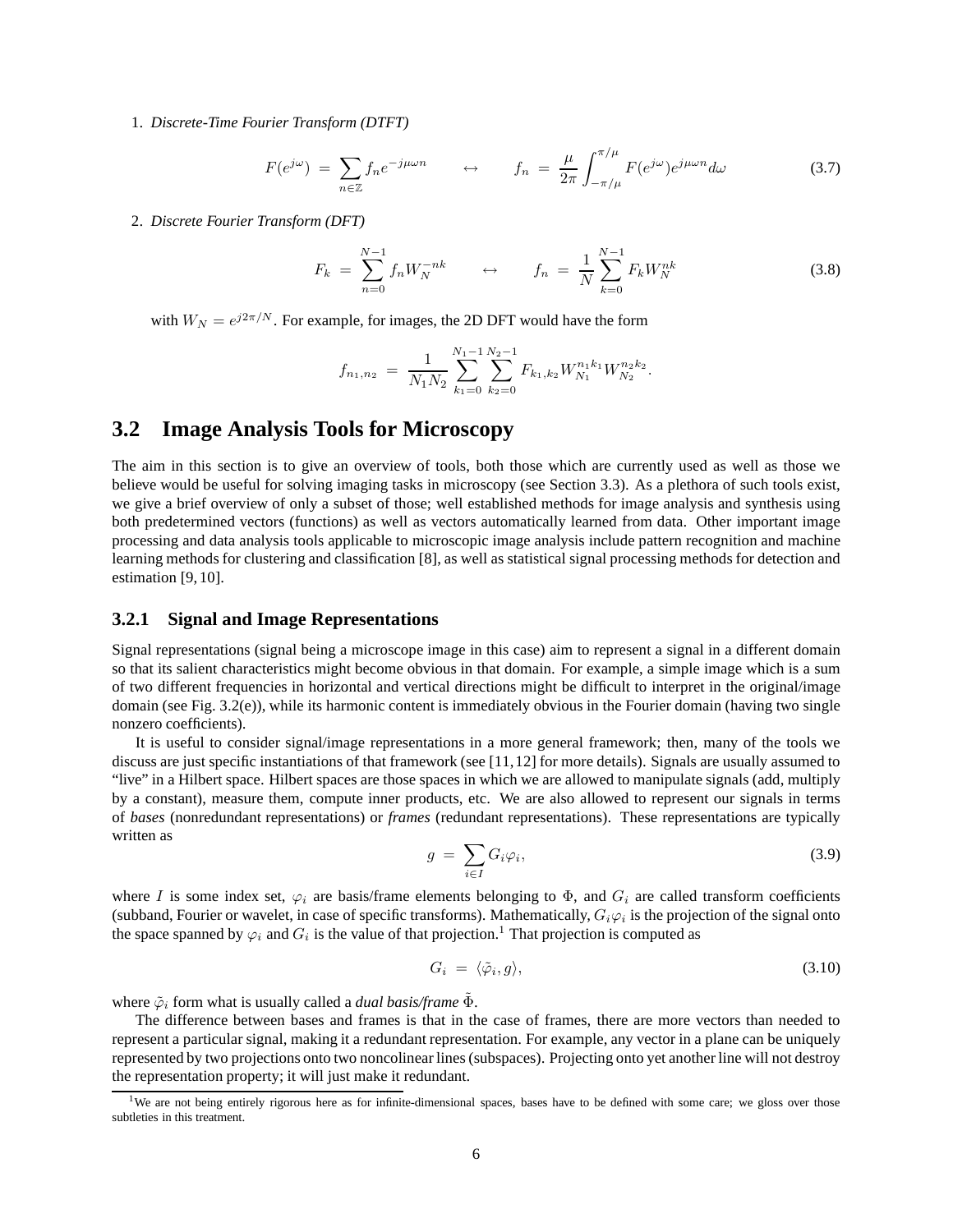**Matrix View.** It is possible to look at signal expansions using linear operators/matrices, offering a more compact, and very often, a more easily understood way of looking at representations. Equation (3.10) can be rewritten as

$$
G = \tilde{\Phi}^* g,\tag{3.11}
$$

where g is now a vector containing the input signal, G is the vector of transform coefficients and  $\Phi$  is the matrix containing the dual basis/frame vectors as its columns. Then, (3.9) can be written as:

$$
g = \Phi G = \Phi \tilde{\Phi}^* g,\tag{3.12}
$$

from where it is obvious that for this to be a valid representation,  $\Phi \bar{\Phi}^*$  must be an identity. For bases,  $\Phi$  and  $\bar{\Phi}$  are square and  $\tilde{\Phi} = (\Phi^*)^{-1}$ , while for frames, the frame  $\Phi$  and the dual frame  $\tilde{\Phi}$  are both rectangular.



Figure 3.2: Example images. (a) Simple 1D sinusoidal image:  $f(x, y) = \sin(\pi/50)x$ . (b) 2D sinusoidal image of low frequency:  $f(x, y) = \sin(\pi/50)x \sin(\pi/50)y$ . (c) 2D sinusoidal image of high frequency:  $f(x, y) = \sin(\pi/10)x \sin(\pi/10)y$ . (d) 2D sinusoidal image of different frequencies in the two directions:  $f(x, y) = \sin(\pi/50)x \sin(\pi/10)y$ . (e) 2D image obtained as a sum of two frequencies in two directions:  $f(x, y) =$  $\sin(\pi/50)x\sin(\pi/10)y + \sin(\pi/14)x\sin(\pi/20)y$ . (f) General image.

**Spaces We Consider.** For ease of notation, we will keep our discussion in 1D; extensions to more than one dimension are most often obtained by separate application of 1D concepts to each dimension in turn (Kronecker product).

Standard and most intuitive spaces with which we deal are real/complex Euclidean spaces  $\mathbb{R}^N$ and  $\mathbb{C}^N$ . In these spaces, signals are considered to be vectors of finite length  $N$  and the inner product is the standard component-wise product. Then the index set I above is just the set  $I = \{1, \ldots, N\}$ .

In discrete-time signal processing we deal almost exclusively with sequences  $q$  having finite square sum or finite energy, where  $q = (..., q_{-1},$  $g_0, g_1, \ldots$ ) is, in general, complex-valued. Such a sequence g is a vector in the Hilbert space  $\ell^2(\mathbb{Z})$ . **Orthonormal Bases.** In case of nonredundant representations, when  $\tilde{\Phi} = \Phi$ , and thus  $\Phi \Phi^* = I$ , we deal with *orthonormal bases (ONBs)*. Both projection and reconstruction are performed using the same set of basis vectors Φ. Many properties hold

*Orthonormality of Basis Vectors.* Since  $\Phi^* =$  $\Phi$ ,  $\langle \varphi_i, \varphi_j \rangle = \delta_{i-j}$ , that is, basis vectors are orthonormal.

*Projections.* A characteristic of orthonormal bases allowing us to approximate signals is that an orthogonal projection onto a subspace spanned by a subset of basis vectors,  $\{\varphi_i\}_{i\in J}$ , where J is the index set of that subset is  $Pg = \sum_{i \in J} \langle \varphi_i, g \rangle \varphi_i$ , that is, it is a sum of projections onto individual one-dimensional subspaces spanned by each  $\varphi_i$ . Beware that this is not true when  $\{\varphi_i\}_{i\in J}$  do not form an orthonormal system.

*Parseval's Equality.* The *Parseval's equality* is simply the *norm-preserving* property of ONBs. In other words,

$$
||g||^2 = \sum_{i \in I} |\langle \varphi_i, g \rangle|^2 = \sum_{i \in I} |G_i|^2.
$$
 (3.13)

for orthonormal bases:

*Least-Squares Approximation.* Suppose that we want to approximate a vector from a Hilbert space by a vector lying in the subspace  $S = \{\varphi_i\}_{i \in J}$ . The orthogonal projection of g onto S is given earlier by Pg. The difference vector  $d = g - \hat{g}$  satisfies  $d \perp S$ . This approximation is best in the least-squares sense, that is, min  $||g - y||$  for y in S is attained for  $y = \sum_i G_i \varphi_i$  with  $G_i = \langle \varphi_i, g \rangle$  being the expansion coefficients. In other words, the best approximation is our  $\hat{g} = Pg$ . An immediate consequence of this result is the successive approximation property of orthogonal expansions. Call  $\hat{g}^{(k)}$  the best approximation of g on the subspace spanned by  $\{\varphi_1, \varphi_2, \dots, \varphi_k\}$ . Then the approximation  $\hat{g}^{(k+1)}$  is given by  $\hat{g}^{(k+1)} = \hat{g}^{(k)} + \langle \varphi_{k+1}, g \rangle \varphi_{k+1}$ , that is, the previous approximation plus the projection along the added vector  $\varphi_{k+1}$ .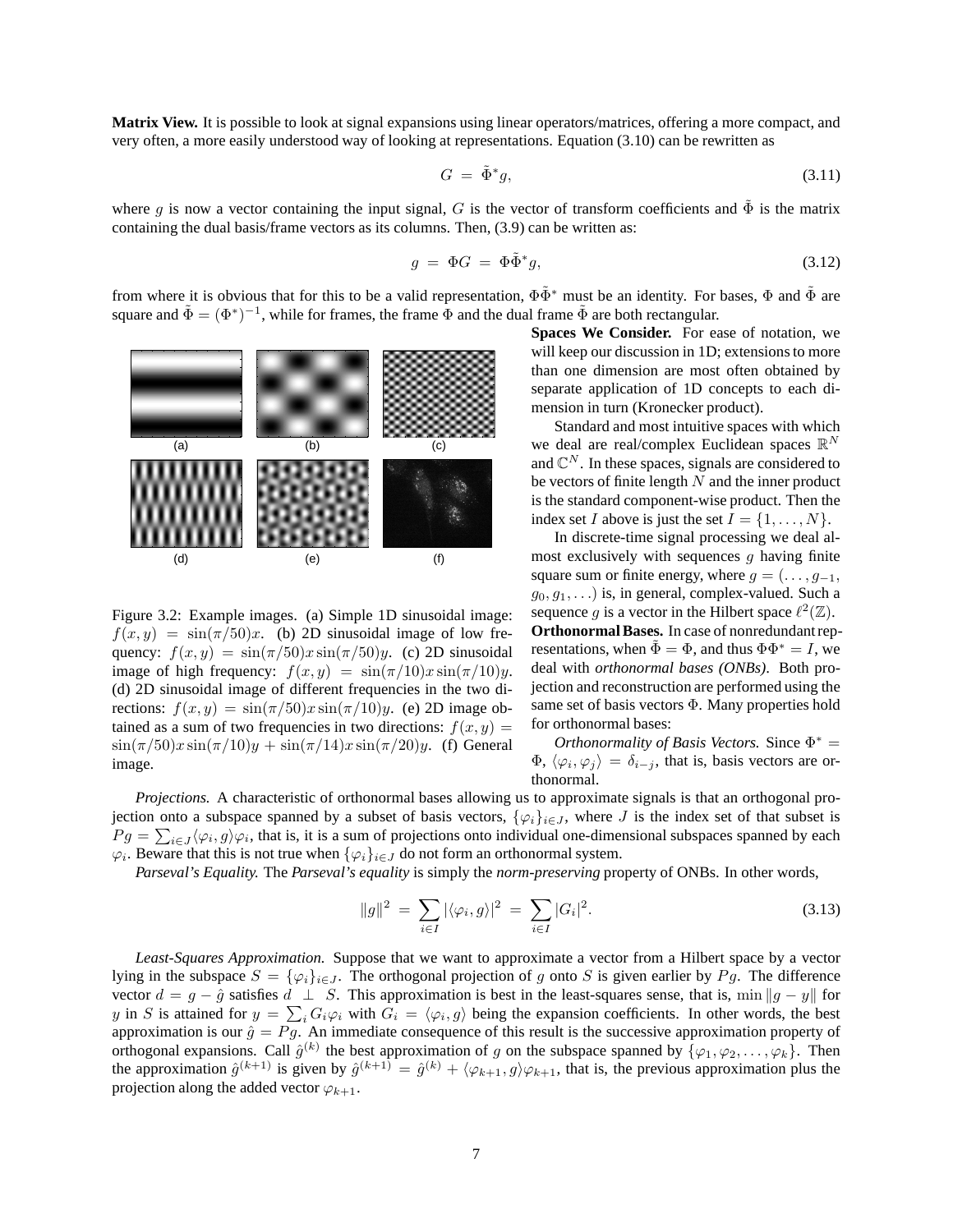Note that the successive approximation property does not hold for nonorthogonal bases. When calculating the approximation  $\hat{g}^{(k+1)}$ , one cannot simply add one term to the previous approximation, but has to recalculate the whole approximation.

**Tight Frames.** In case of redundant representations, when  $\tilde{\Phi} = \Phi$ , and thus  $\Phi \Phi^* = I$ , we deal with *Parseval tight frames (PTFs)* (when  $\Phi \Phi^* = cI$ , the frame is tight). Both projection and reconstruction are performed using the same set of frame vectors  $\Phi$  (albeit possibly scaled). Note, however, that while for bases,  $\Phi^* \Phi = I$  as well, this is not the case for frames. Orthonormality of frame vectors does not hold anymore as the vectors are not linearly independent, but a generalized sort of Parseval's equality still holds ( $||g||^2 = \sum_{i \in I} c|G_i|^2$ , with  $c = 1$  for PTFs). More details on frames can be found in [11, 12].

**How to Choose the Right Representation.** From what we have described above, we have the option of choosing the nonredundant/redundant representation, and then, orthonormal/general for bases and tight/general for frames. Even once one of these four options is chosen, we are still left with the task of choosing the specific basis/frame elements. Fortunately, choices abound, and we now present some of those.

**Time-Frequency Considerations.** One of the often used criteria when choosing basis functions is how well they can represent certain local events in the original domain (space for images) as well as frequency. For example, a pure sinusoid is considered a perfectly local event in frequency, while a Dirac pulse is a perfectly local event in time (original domain). To see how a specific representation localizes in time (original domain) or frequency, one typically uses a conceptual tool called *time-frequency plane* (see Fig. 3.3 for examples). Consider any of the three bottom diagrams. Each has time (original domain) on the horizontal axis and frequency on the vertical. The tiles represent the timefrequency distribution of the energy of the basis functions of the corresponding transform. For example, in the DFT, the tiles are all rectangles splitting the frequency into pieces, but going over all time. This is because the basis functions for the DFT cover all time but only pieces of frequency. Thus, one can see that



Figure 3.3: Energy distribution of a simple low-frequency signal with a Dirac pulse using different bases: DFT, Gabor and DWT.

the DFT will work well to isolate events local in frequency but will not isolate those local in time.

#### **3.2.2 Fourier Analysis**

When one is interested in the harmonic content of a signal, Fourier analysis is the tool of choice. The reason for this is that the representation functions are sinusoids (complex exponentials).

**Fourier Bases.** Let us see how the Fourier view from the previous section fits into the representation framework we just introduced. We do this by looking at the DFT as a signal expansion (this is a short version of the same example in [11]), which, while ubiquitous, is rarely looked upon as a signal expansion or written in matrix form. The easiest way to do that is to write the reconstruction expression (3.8) in matrix notation as

$$
g = \frac{1}{N} \underbrace{\begin{pmatrix} 1 & 1 & \cdots & 1 \\ 1 & W_N & \cdots & W_N^{N-1} \\ \vdots & \vdots & \vdots & \vdots \\ 1 & W_N^{N-1} & \cdots & W_N \end{pmatrix}}_{\Phi = \text{DFT}_N} \underbrace{\begin{pmatrix} G_0 \\ G_1 \\ \vdots \\ G_{N-1} \end{pmatrix}}_{G} = \text{DFT}_N G. \tag{3.14}
$$

The DFT matrix defined as above is not normalized, that is,  $(1/N)(DFT_N)(DFT_N^*) = I$ . If we normalized the above matrix by  $1/\sqrt{N}$ , the DFT would exactly implement an orthonormal basis. The decomposition formula (3.8) in matrix notation becomes:

$$
G = \text{DFT}_N^* g. \tag{3.15}
$$

The advantage of looking at the DFT in matrix form is that its operation now becomes "visual" and projections onto the corresponding subspaces are easily seen. For example, for  $N = 2$ , the DFT would project onto a space with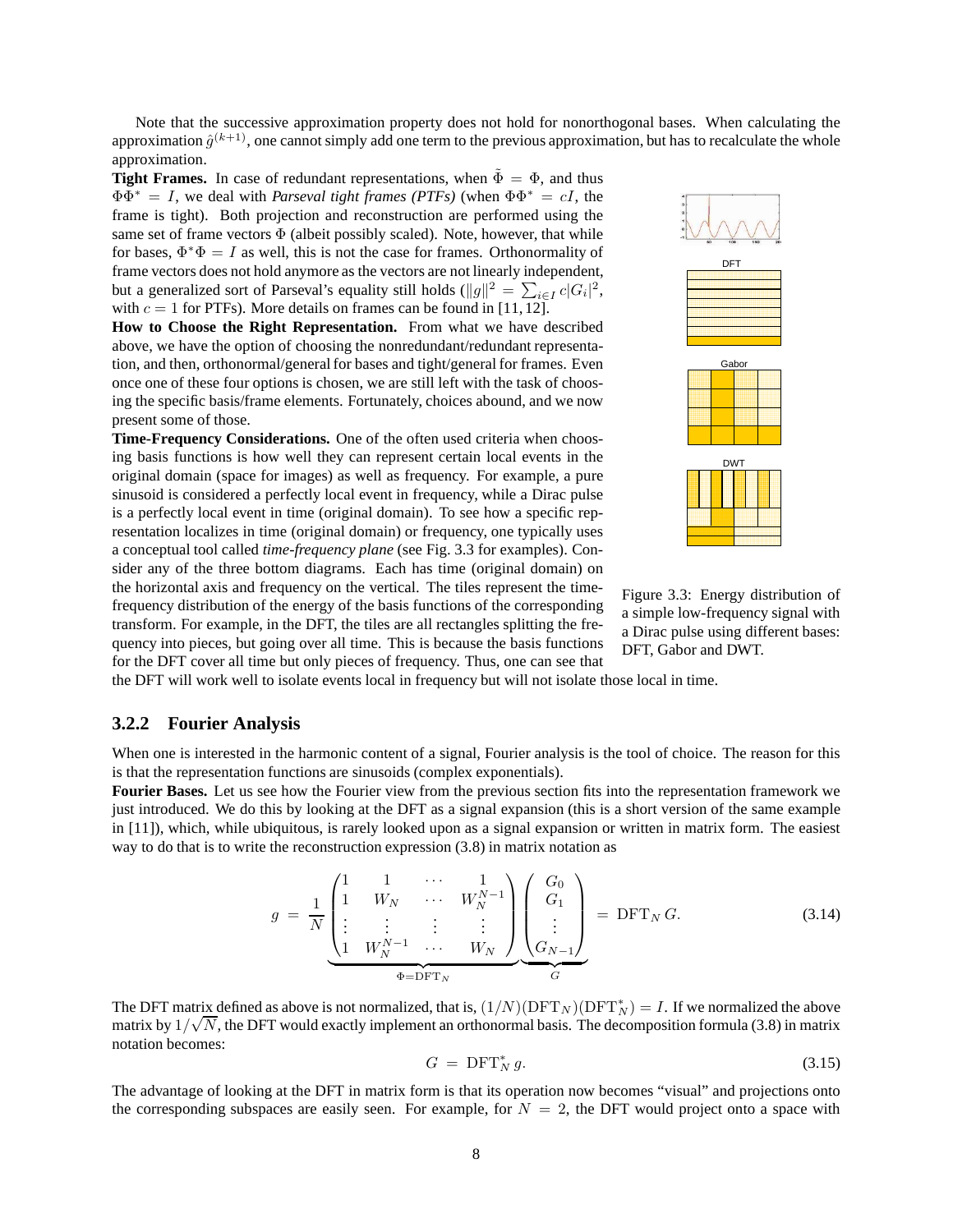"smooth" signals (averaging) as well as the space of "detail" signals (differencing). One can also see that each of the coefficients will extract a specific range of "frequencies" from the signal, that is, it will measure how "wiggly" the signal is. An important point about the Fourier analysis is that while it extract perfectly the frequency content of the signal, the local events in the original domain (for example, a spike in 1D or edge in 2D) are diluted over the whole frequency domain as each basis function will capture those local events. This is one of the reasons other techniques, such as wavelets, are used, where a trade-off between frequency and original domain localization can be achieved.

**Fourier Frames.** Similarly to Fourier bases, Fourier frames exist. They are known under the name *harmonic tight frames (HTFs)* and are obtained by projecting a Fourier basis from a larger space onto a smaller one. For example, given a DFT of size  $M \times M$ , we can obtain an HTF of size  $N \times M$ , with  $N \times M$ , by deleting columns of the DFT. These representations possess similar properties to the DFT, except that they are redundant. As HTFs are possible for any combination of  $M, N$ , any redundancy can be achieved and the choice is governed by the application. More details on these frames can be found in [12].

#### **3.2.3 Gabor Analysis**

While the Fourier-type tools are best used on signals which are reasonably smooth as that global behavior will be captured in the frequency domain, they are not appropriate for nonstationary signals. A classic example is that of a signal consisting of a sinusoid and a Dirac pulse. The sinusoid is captured by the Fourier tools while the Dirac pulse is spread over all frequencies and its location is lost (see Fig. 3.3, DFT). One way to deal with the problem is to window the Fourier basis functions so that just those with the support over the Dirac pulse will contain information about it; all the other basis functions will not overlap and will thus contain no information about it. This leads to the *Gabor transform (GT)* (also called *short-time Fourier transform (STFT)*), and is pictorially shown in Fig. 3.3, Gabor. Thus, upon observing that the coefficients corresponding to the basis functions with support coinciding with the support of the Dirac pulse contain more energy, one can conclude that the location of the Dirac pulse is somewhere within the range of that window (the window is shifted along the original axis to cover the entire original domain). This method still suffers from the problem that the "zoom" factor of the analysis, or how finely we can pinpoint the Dirac pulse, depends on the choice of the window. One can write the same equations as (3.14)-(3.15):

$$
g = GT G, \qquad GT = W DFT_N, \tag{3.16}
$$

$$
G = GT^* g,
$$
\n
$$
(3.17)
$$

where the GT is obtained by windowing the DFT by  $W$ . The window  $W$  is a diagonal matrix with window elements along the diagonal. Since the window multiplies the  $\text{DFT}_N$  on the left, it multiplies each DFT basis function in turn. The window  $W$  is typically chosen to be a symmetric lowpass filter.

#### **3.2.4 Multiresolution Analysis**

The *wavelet transform (WT)* and the *discrete wavelet transform (DWT)* arose in response to the problems the GT could not solve. The answer came as a tool with short basis functions at high frequencies together with long basis functions at low frequencies. As such, the WT is just the tool to tackle the above example (see Fig. 3.3, DWT). Unlike the DFT and GT, which both have fixed basis functions, the WT (or DWT) allows for different families with the same time-frequency tiling as in the figure. These are obtained by choosing different template wavelets and then forming the whole basis from the template by shifts and dilations. While the DWT is an appropriate tool for the above problem, it does not do so well if the frequency of the sinusoid is high, as then the position of the Dirac pulse cannot be distinguished in the high frequencies. *Multiresolution (MR)* techniques encompass a whole set of tools allowing for a rather arbitrary division of the time-frequency plane to match the signal at hand, including the one we just mentioned. As such, the DFT as well as the GT become subcases of it, with specific tilings.

**Implementing MR Transforms Using Filter Banks.** These various MR transforms are implemented using filter banks (FBs), signal processing devices which split the frequency spectrum into parts. The basic frequency splitting is achieved through filtering and sampling, while reconstruction is done in the reverse direction, upsampling and filtering again. The analysis filter bank maps the signal into transform coefficients (also called subbands) as in (3.10) or (3.11), while the synthesis filter bank reconstructs the original signal from those, as in (3.9) or (3.12).

**Discrete Wavelet Transform.** The DWT achieves the tiling as in Fig. 3.3, DWT, by iterating two-channel FBs on the lowpass (smoothing, coarse) channel. The number of iterations determines the number of leaves of the DWT (or any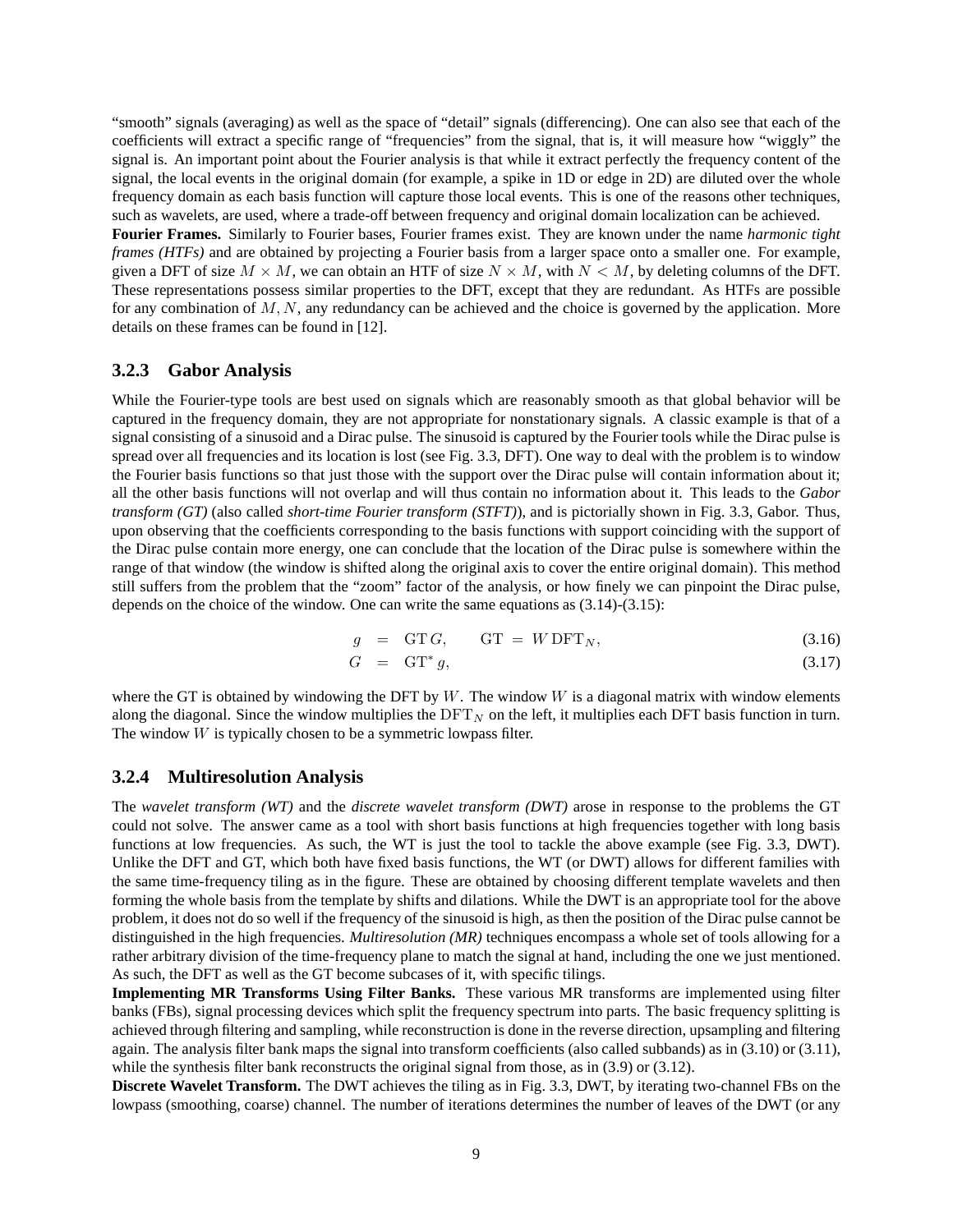MR transform) as well as the level of coarseness at the last level (the more levels, the coarser). The actual filters used determine the basis functions are many: Well-known families are Haar, Daubechies, Coiflets, and others [6, 13, 14]. Depending on the basis functions used, we can have ONBs or general bases (Haar and Daubechies are ONBs, Coiflets are general bases with symmetries). For example, the 3-level Haar DWT is given by the following matrix:

$$
DWT_{3,Haar} = C \cdot \begin{pmatrix} 0 & 0 & 0 & 0 & 0 & 0 & 1 & -1 \\ 0 & 0 & 0 & 0 & 1 & -1 & 0 & 0 \\ 0 & 0 & 1 & -1 & 0 & 0 & 0 & 0 \\ 1 & -1 & 0 & 0 & 0 & 0 & 0 & 0 \\ 0 & 0 & 0 & 0 & 1 & 1 & -1 & -1 \\ 1 & 1 & -1 & -1 & 0 & 0 & 0 & 0 \\ 1 & 1 & 1 & 1 & 1 & 1 & 1 & 1 \end{pmatrix}, \tag{3.18}
$$

where C is a diagonal matrix of constants,  $C = diag(1/\sqrt{2}, 1/\sqrt{2}, 1/\sqrt{2}, 1/\sqrt{2}, 1/2, 1/2, 1/4, 1/4)$ , needed to make the DWT an ONB. Many others are possible leading to different values in the above matrix (assuming three levels).

**Wavelet Packets and Variations.** As one could have split the coarse channel again, one could have done it with the highpass as well. Thus, one can obtain arbitrary trees, anywhere from a full tree with J levels corresponding to a  $2^J$ GT, to a DWT with J levels, to an arbitrary tree with J levels (called *wavelet packet (WP)*).

One can also split the frequency range into  $N$  channels immediately, getting the DFT as a subcase. By splitting the N-channel filter bank further in any of the above ways, one obtains an even more arbitrary tiling of the time-frequency plane.

**Recommendations.** The first goal in choosing one of the above transforms is getting the one to represent the signal the best. In other words, the first concern should be matching the transform to the time-frequency distribution of the underlying signal (image). After that has been done successfully, the choice of particular filters and such may be attempted. However, choosing the appropriate transform is not easy; the idea behind WP is to grow a full tree and then prune back given a cost function, which might not be readily available. For example, in compression, people use the number of bits; thus, if pruning the tree at a particular branch leaves us with fewer bits, we do it; otherwise we do not. Most often, we do not have an appropriate cost function, as was the case in [15], where the authors solved the problem by assigning weights to all the nodes in the tree. Then, the cost function is implemented implicitly; low weights mean pruning of the branch, while high weight means the branch is kept.

#### **3.2.5 Unsupervised, Data-Driven Representation and Analysis Methods**

Except for the WP, the techniques described above use a predetermined set of vectors (functions) to represent signals and images. Alternatively, representation schemes can be built based on any available training data using automated learning approaches, an area of intense research. We now briefly review examples of data-driven representation and analysis methods, beginning with the *principal component analysis (PCA)* technique. Many more works for dimensionality reduction and data analysis exist (see, for example, [16, 17]), but for brevity these are not reviewed here.

**PCA.** PCA is a method for reducing the dimensionality of a data set by finding a projection of the original set of vectors  ${g_1, \ldots, g_M}$ , onto a lower-dimensional space, optimal in a mean-square (MS) sense. Assume that the dimensionality of the original space is N, that is, each  $g_i \in \mathbb{R}^N$ , and that we want to reduce the dimensionality to L, with  $L \le N$ . PCA accomplishes this task by finding an L-dimensional ONB  $\Phi = {\varphi_1, \ldots, \varphi_L}$ , such that the error of the approximation between the original vectors and their approximations is minimized in the MS sense. In  $\Phi$ , the projections of the original vectors are expressed as:

$$
\hat{g}_i = m + \sum_{k=1}^{L} \alpha_{k,i} \varphi_k, \qquad i = 1, ..., M,
$$
\n(3.19)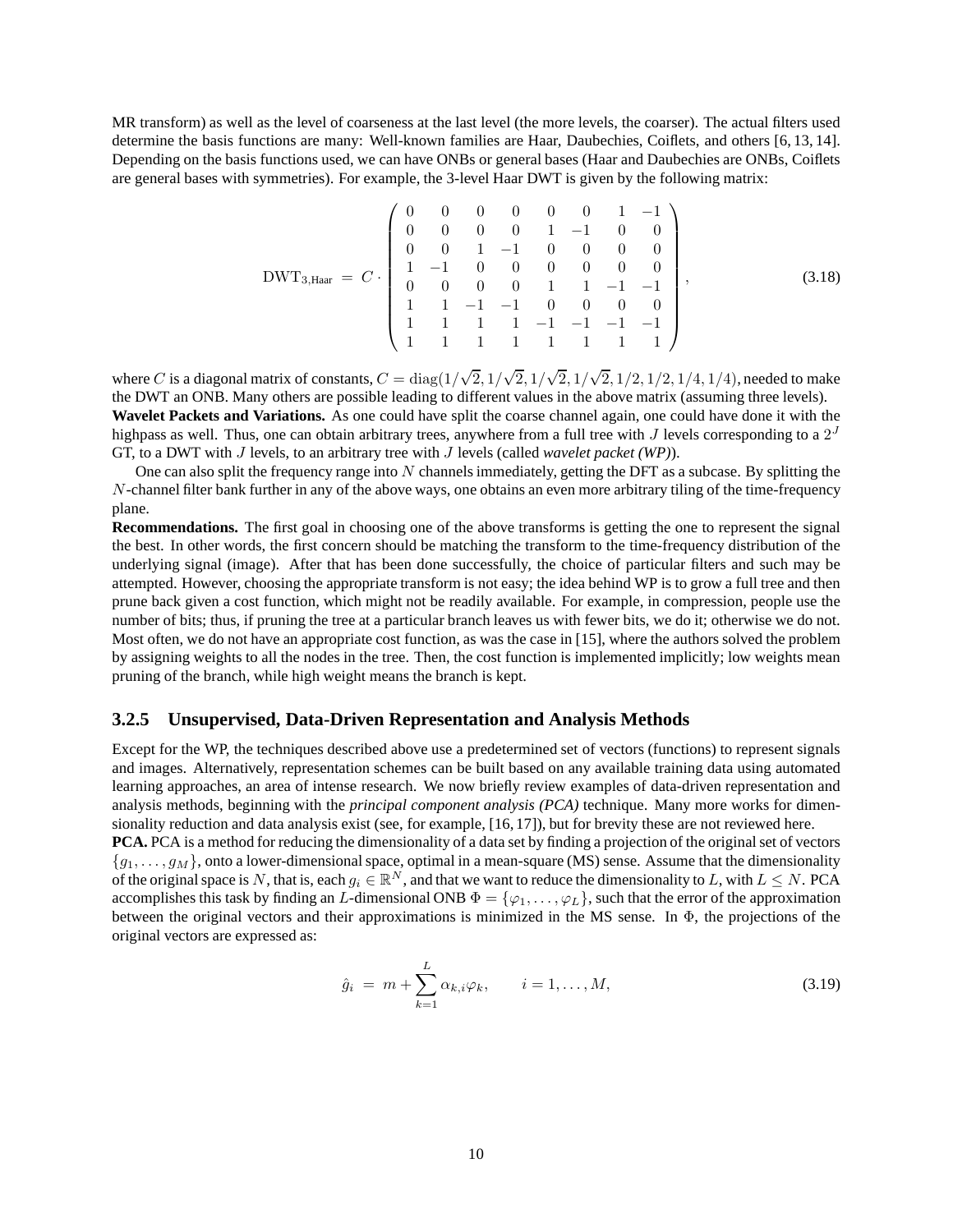where  $m = (1/M) \sum_{i=1}^{M} g_i$  is the sample mean. We now find  $\varphi_k, k = 1, \ldots, L$ , such that

$$
\mathcal{E}(\varphi) = \sum_{i=1}^{M} \|\underbrace{m + \sum_{k=1}^{L} \alpha_{k,i} \varphi_k - g_i\|^2}_{\hat{g}_i}
$$
\n(3.20)

is minimized. It is fairly simple to prove [18], that the solution is found as the L eigenvectors  $\varphi_k$ ,  $k = 1, \ldots, L$ , corresponding to the  $L$  largest eigenvalues of the so-called scatter matrix (sample covariance):

$$
S = \frac{1}{M} \sum_{i=1}^{M} (g_i - m)(g_i - m)^T.
$$
\n(3.21)

The coefficients  $\alpha_{k,i}$  are the values of the projections, that is, they are given by

$$
\alpha_{k,i} = \langle g_i, \varphi_k \rangle. \tag{3.22}
$$

The eigenvectors  $\varphi_k$  can provide meaningful geometric insight into the distribution from which the samples  $g_i$ ,  $i =$  $1, \ldots, M$ , were drawn. The first eigenvector  $\varphi_1$  is the one for which the squared energy of the projection is maximum. The second eigenvector  $\varphi_2$  is the one whose energy is also maximum, but it is constrained to be orthogonal to the first, and so on. Although PCA was originally developed as a statistical data analysis technique, modern uses of it include finding optimal linear subspaces for representing image data.

It is worth noting that while the terms Karhunen-Loève (KL) and PCA are often used interchangeably in the literature, a distinction can be made in that PCA refers to the diagonalization of the sample covariance matrix, while KL refers to the diagonalization of an ensemble covariance matrix.

**ICA.** The PCA framework above is simple, efficient to compute, and extensively used in signal and image processing as well as general data analysis applications. While PCA finds orthogonal directions which best represent the data in the MS sense, *independent component analysis (ICA)* [19, 20] finds directions which are most independent from each other. When the underlying distribution for the data is a multivariate Gaussian one, the coefficients  $\alpha_k$ are uncorrelated, and therefore independent. If the underlying data does not originate from a multivariate Gaussian distribution, correlation does not imply statistical independence and approximately independent coefficients may be obtained using ICA. Thus, the goal in ICA is to find vectors  $\varphi_k$ ,  $k = 1, \ldots, L$  which produce coefficients  $\alpha_k$  that are not only uncorrelated but statistically independent as well. The process of computing independent components involves gradient-based nonlinear searches, normally initialized with results obtained from PCA. Implementation of this technique also depends on a proper definition of independence. The Kullback-Leibler distance [21] (not a true distance per se, but nonnegative nonetheless) is often used as a measure of statistical independence for ICA. However, because of issues related to computational complexity, practitioners are restricted to using surrogates such as kurtosis coefficients [19]. ICA is most used for deciphering the components, which, through addition, form a specific signal of interest, that is, they physically come from multiple sources (see [22] as well as Hyvärinen's web site for examples and demos [23]).

**KPCA.** Other extensions of the PCA framework include *kernel PCA (KPCA)* and *generalized PCA (GPCA)*. The idea in KPCA is to search for structure in the data by embedding it into a higher-dimensional (possibly infinite) space through a function  $\gamma(g_i)$  taking values in the feature space  $\Gamma$ . The inner product in  $\Gamma$  is defined as  $\langle g_i, g_j \rangle_{\Gamma} =$  $\langle \gamma(g_i), \gamma(g_j) \rangle$ , and defines a kernel  $\Lambda(g_i, g_j)$  which can also be decomposed into a set of eigenvalues and eigenvectors to be used to estimate a low-dimensional representation of the original data (see [24] for more details about the computations involved). While KPCA can be used to extract interesting information from a set of data points, there is no general theory for choosing the kernel functions Λ. Polynomials and Gaussian kernels are often used, although their optimality for different applications is difficult to ascertain. Many of the modern methods for nonlinear dimensionality reduction can be interpreted as KPCA but with different kernel matrices [25].

**GPCA.** GPCA is a fairly recent contribution [26] with the same goal as the PCA, except that GPCA does not restrict the subspaces to be orthonormal with respect to each other, and each can be of a different dimension. In addition, GPCA identifies the membership of each data point. It starts by estimating a collection of polynomials from the data. Although the polynomials themselves are nonlinear, their coefficients can be estimated linearly from the data. Next, one point per subspace is segmented with clustering techniques, and a basis for the subspace passing through that point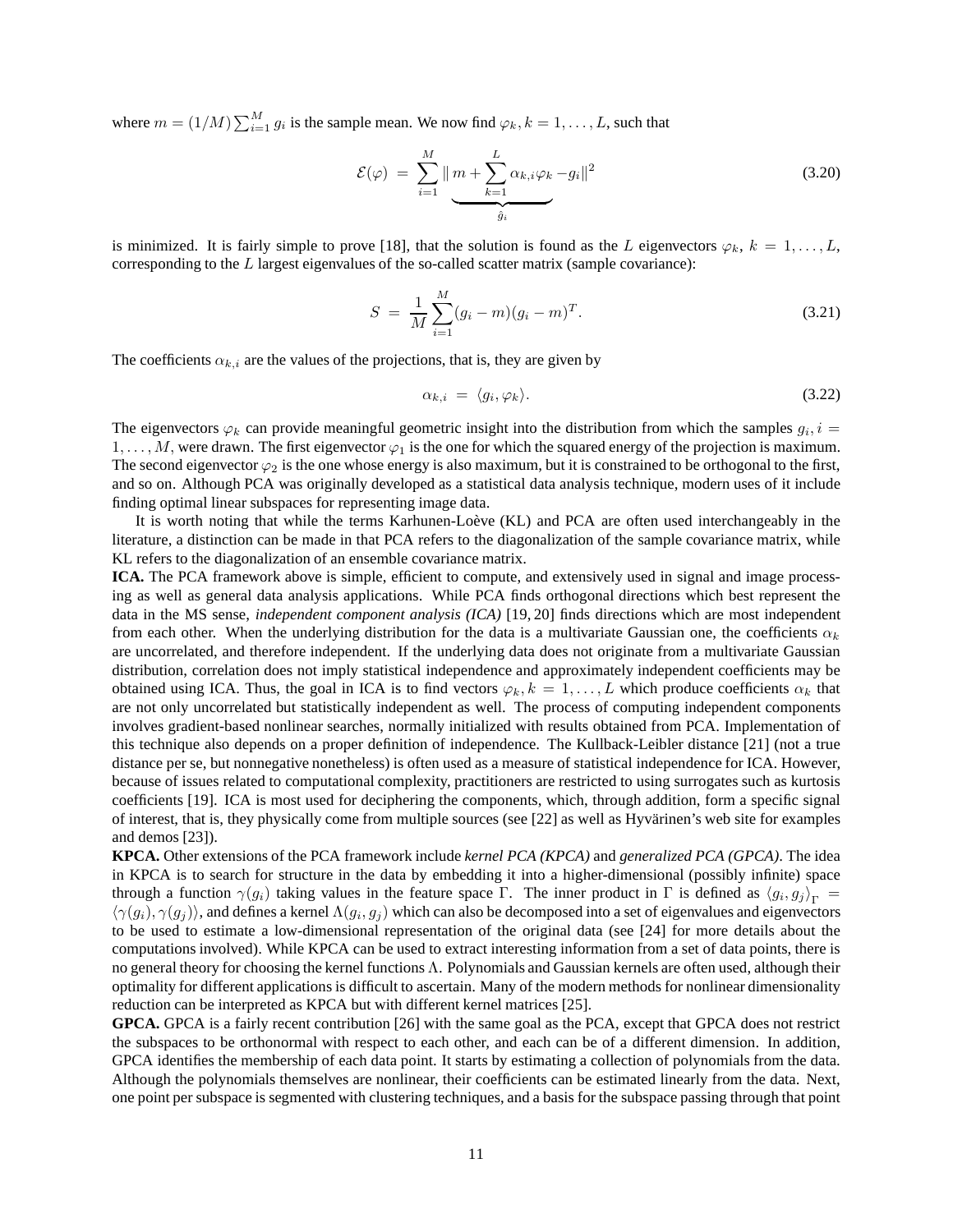is obtained by evaluating appropriate derivatives.

**ISOMAP.** With the exception of KPCA, the approaches above provide tools for finding linear subspaces, or a collection of linear subspaces, to analyze and represent image data. Given sufficient data, a larger class of nonlinear manifolds can be recovered using the *ISOMAP* algorithm [27], which can be described in two relatively simple steps. First, the "geodesic" distance between data points is estimated, by constructing a neighborhood graph and then finding the shortest path through the graph that connects the two points. (This distance is not the usual Euclidean distance, but rather a distance that is adapted to the underlying geometry of the data.) The classical multidimensional scaling method [28] is used to compute low-dimensional coordinates for each point. The decay of the variance of the residual of the approximations as a function of the number of approximating dimensions can then be used to estimate the true dimensionality (free parameters) of the data.

**LLE.** Another class of nonlinear manifold learning algorithms involves searching for low-dimensional representations that best preserve local structures of the data. The *linear local embedding (LLE)* [29] algorithm is an example of such an approach. Like ISOMAP, the first step in the LLE algorithm is to compute the  $P$  nearest neighbors of each data point  $g_i$ . The second step is to assign weights  $\alpha_{k,i}$  to each nearest neighbor of each point such that

$$
\mathcal{E}(\alpha) = \sum_{i=1}^{M} \left\| g_i - \sum_{k=1}^{P} \alpha_{k,i} g_k \right\|^2 \tag{3.23}
$$

is minimized subject to the constraints that  $\alpha_{k,i} = 0$  if  $g_k$  is not amongst the P nearest neighbors of  $g_i$ , and that  $\sum_{k=1}^{P} \alpha_{k,i} = 1$  for all i. In the final step, LLE computes data points  $\hat{g}_i \in \mathbb{R}^L$ , with  $L < N$ , that best preserve the  $\sum_{k=1}^{\infty}$  here is of the data as represented by the sets of weights computed in the previous step, by minimizing

$$
\mathcal{E}(\hat{g}) = \sum_{i=1}^{M} \left\| \hat{g}_i - \sum_{k=1}^{P} \alpha_{k,i} \hat{g}_k \right\|^2, \qquad (3.24)
$$

and computing the bottom  $M + 1$  eigenvectors of the matrix  $(I - A)^{T}(I - A)$ , where  $A_{k,i} = \alpha_{k,i}$ .

#### **3.2.6 Statistical Estimation**

The random variations introduced by system noise, artifacts, as well as uncertainty originating from the biological phenomena under observation, require stochastic image processing methods. In fact, several tasks and applications for microscopy we are about to review can be understood as statistical estimation problems [9], where the goal is to seek the solution to the problem at hand optimal in some probabilistic sense, requiring one to adopt some optimality criterion.

**MSE Estimators.** The mean-squared error (MSE) between the estimate  $\hat{\theta}$  of some quantity  $\theta$ , denoted as  $MSE(\hat{\theta}) =$  $E\left\{(\hat{\theta}-\theta)^2\right\}$ , where E is the expectation operator, is a desirable estimate since it minimizes the error of the estimate (on average). The Wiener filtering method given in (3.29) is an example of such an estimate. However, MSE estimators often depend on unknown parameters, leading to other desirable estimators, such as minimum-variance unbiased ones. **MAP Estimators.** An interesting alternative is provided by the Bayesian framework. Let g represent the observed image data and let b represent some pattern or hidden feature(s). In the Bayesian framework, an estimate of b is computed by maximizing the a posteriori probability (MAP)

$$
p(b|g) = \frac{p(g|b)}{p(g)}p(b).
$$
\n(3.25)

Since  $p(g)$  is constant with respect to b, maximizing (3.25) is equivalent to maximizing

$$
p(g|b)p(b), \tag{3.26}
$$

where  $p(q|b)$  is the so-called probabilistic data model, and  $p(b)$  is interpreted as a prior bias on b. Taking logarithms, the problem in (3.26) is equivalent to minimizing the following cost function

$$
\Psi(b) = \log p(g|b) + \log p(b),\tag{3.27}
$$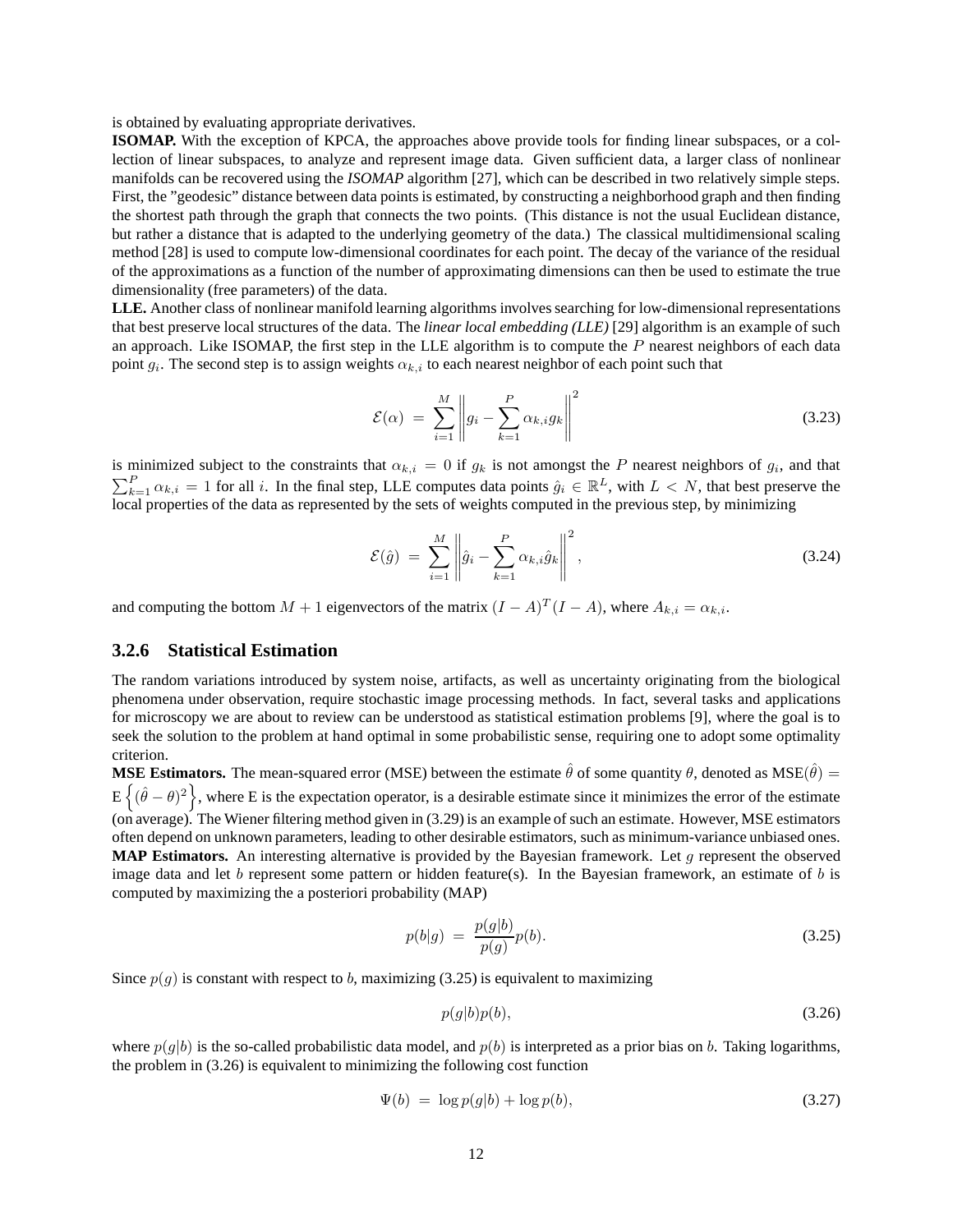whose solution is the estimate  $\hat{b}$  we want to find:

$$
\hat{b} = \arg \max_{b} \Psi(b). \tag{3.28}
$$

The MAP problem is often recast as a minimization instead of maximization, by taking the negative of the quantities above. When no prior knowledge on b is available (for example,  $p(b)$  is a uniform distribution), (3.28) is equivalent to a Maximum Likelihood (ML) estimate of b.

Closed-form solutions for computing MAP estimates are rarely available due to the nonlinearity present in nearly all but the most trivial problems. Instead, one is often required to solve  $(3.27)$  numerically. When b and q are interpreted to belong to a Hilbert space of continuous functions, the Bayesian framework reduces to solving a variational calculus problem. The forms of  $p(g|b)$  and  $p(b)$  specify the required function spaces to which g and b must belong (for example, square integrable, Sobolev, bounded variation, etc.). A common approach is to derive maximization (minimization) approaches based on Euler-Lagrange equations from the maximization problem. Many algorithms in image restoration, segmentation, and registration discussed later in the chapter can be viewed within this framework. **Gradient-Based Estimators.** When b is a finite-dimensional vector, standard gradient-based optimization approaches can be used, the most common of which is the steepest descent method. The cost function  $\Psi(b)$  is given by (3.27), where b is now a finite-dimensional vector. The steepest descent method computes  $\hat{b}$  by solving  $\nabla_b \Psi(b) = 0$  through the following three-step iterative approach: The estimate  $\hat{b}_k$  is iteratively updated by (1) computing the gradient of the objective function  $\nabla_b \Psi(b) \big|_{b = \hat{b}_k}$ , (2) finding  $\tau$  such that  $\Psi(\hat{b}_k - \tau \nabla_b \Psi(b) \big|_{b = \hat{b}_k})$  is minimized, and (3) updating

 $\hat{b}_{k+1} = \hat{b}_k - \tau \nabla_b \Psi(b) \big|_{b=\hat{b}_k}$ . Often, step (2) is bypassed and  $\tau$  is fixed to a small value.

### **3.3 Imaging Tasks in Microscopy**

The goal in an imaging-based biological experiment is to extract structural, spatial, and functional quantitative information about some biological phenomenon accurately and, if possible, automatically. We now briefly review some of the canonical problems in microscopic image analysis for extracting such information, such as restoration, registration, segmentation and others. A general view of the system, which this section follows, is given in Fig. 3.1.

#### **3.3.1 Intelligent Acquisition**

Although the general process of acquisition was described in Section 3.1, a new set of techniques aiming at providing intelligence during the acquisition process has emerged.

The first motivation for these approaches is to enhance resolution. In laser scanning confocal microscopy, images are acquired line-by-line, pixel-by-pixel [30]. We can achieve significant time savings by only imaging those regions where we expect to find an object. These time savings could then be used to increase the frame rate, or to acquire the selected regions at a higher spatial resolution.

The second motivation is to reduce photobleaching and phototoxicity. In fluorescence microscopy, images are acquired by shining excitation light on the specimen to activate fluorescence. However, this can damage the fluorescent signal (photobleaching) [31], as well as the cell itself (phototoxicity) [32], thus limiting the duration over which we can view a cellular process. By reducing the total area acquired in each frame, we reduce the overall exposure to excitation light, hence reducing both photobleaching and phototoxicity.

Intelligent acquisition of microscope images has not been studied until recently. In [33], the authors designed an algorithm to reduce the number of pixels sampled in a 2D or 3D image when using a laser scanning confocal microscope. They observed that a large portion of scanning time is spent on low fluorescence regions, which presumably contain little useful information. The approach is then to begin by scanning the field at a low resolution. Each scanned value is examined, and if found to be significant, the area around it is scanned at a higher resolution. The process is repeated iteratively.

In [34] instead, the authors provide intelligence while learning the data model. They study a large number of tiny moving objects over a sustained period of time. To assist with efficient acquisition, they develop and continually refine a model to describe the objects' motion. In [35], the authors provide algorithms for modeling objects' motions for the purposes of tracking, and although not used directly, their work helped inspire the approach in [34].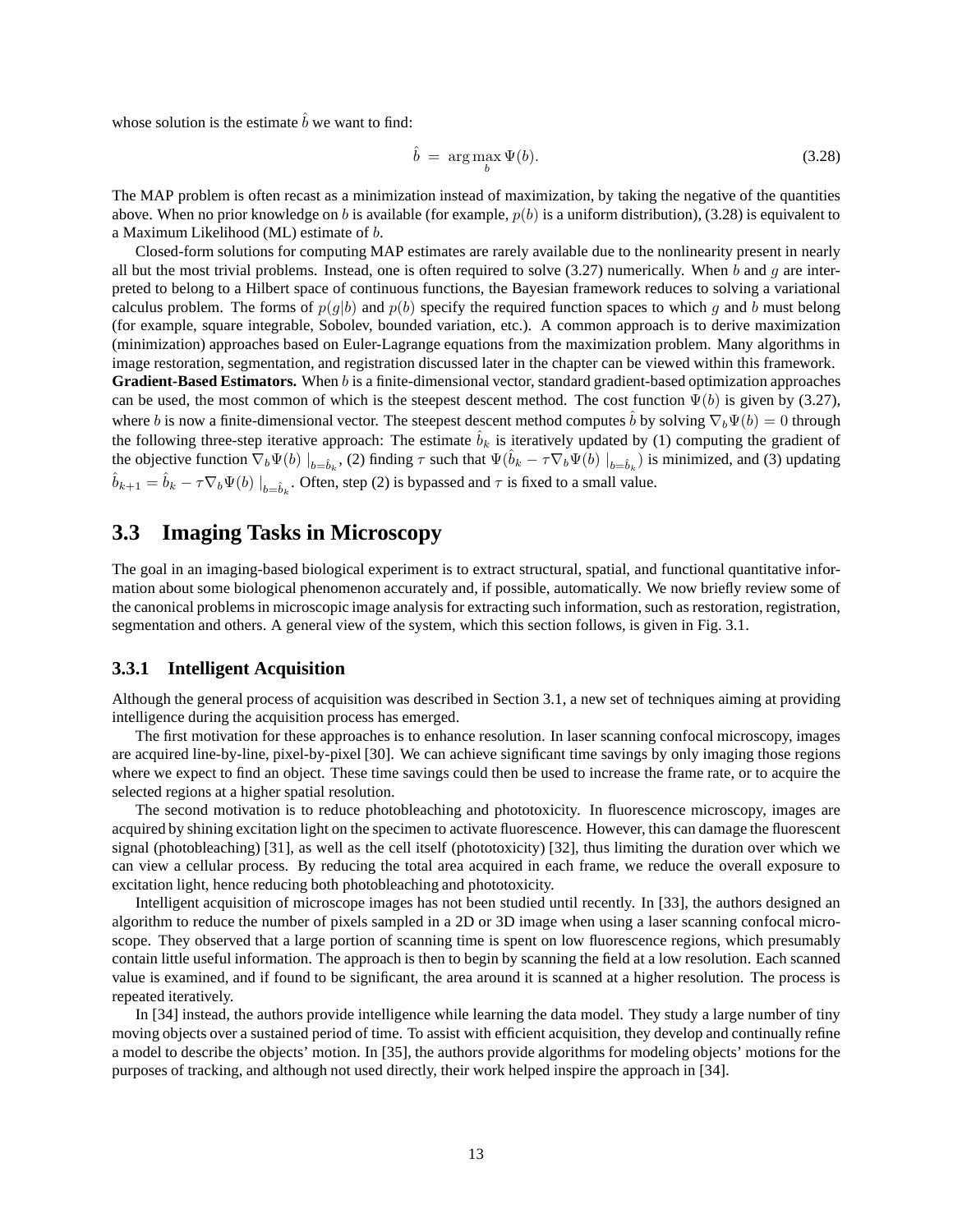#### **3.3.2 Deconvolution, Denoising and Restoration**

Microscope images typically contain artifacts that, if accentuated, may prevent reliable information extraction and interpretation of the image data. Two main sources of artifacts can be identified: blurring caused by the PSF h (see (3.2)), and noise arising from the electronics of A/D conversion (see Fig. 3.1). The combined tasks of deconvolution (deblurring) and denoising are generally referred to as image enhancement or restoration, as shown in Fig. 3.1. In the figure, two parallel paths are possible: (1) Joint denoising and deconvolution known as restoration, which as input has the output of the microscope  $g_n$ , and as the output, the estimate  $\tilde{f}_n$  of the input image  $f(v)$ . Note that while the output of restoration is another digital image  $\hat{f}_n$ , the problem itself is posed in terms of its continuous-domain version, that is, finding the best estimate  $f(v)$ . Our discussion in this section focuses mostly on this path. (2) Separate tasks of denoising, having as input has the output of the microscope  $g_n$ , and as the output, the estimate  $\hat{x}_n$ , followed by deconvolution.

The problem of deconvolution in the presence of noise dates back many decades and has been applied to a variety of imaging problems related to astronomy, medicine, and many others, in addition to microscopy (for recent reviews, see [36–38]). Our purpose here is not to provide an extensive review of existing methodology, but rather an overview of important concepts often used, their relationship to Fourier analysis, as well as more modern ideas based on wavelets and sparse representations.

The plethora of restoration methods available can be classified according to different criteria. Some of the terminology associated with different methods available include linear versus nonlinear, least squares, maximum likelihood, expectation maximization, blind versus model-based, and others. Here we describe two different optimization criteria based on which several different methods have been designed, beginning with the minimum MSE estimation. All of the methods being described assume an LSI degradation model (PSF), and can be applied in two or three dimensions. **MSE Estimation.** The approach used here was described in Section 3.2.6. Let  $f(v)$  represent an image one wishes to reconstruct, ideally, by undoing the effects of the PSF by inverse filtering operation  $h_{\text{in}}$  on some measured data  $g(v)$ ,  $\hat{f}(v) = (h_{\text{in}} * g)(v)$ . The measured data  $g(v)$ , the original image  $f(v)$ , as well as its estimate  $\hat{f}(v)$ , can all be viewed as random variables due to the uncertainty introduced by noise sources. Thus, a reasonable criterion to minimize is the MSE between the linear estimate  $\hat{f}(v)$  and the real image  $f(v)$ , that is, E{ $(f - \hat{f})^2$ }. Under assumptions explained below, it is possible to derive the well-known Wiener filter [39] solution to the problem, expressed in the Fourier domain as:

$$
\hat{F}(\omega) = \frac{H(\omega)}{|H(\omega)|^2 + S_e(\omega)/S_g(\omega)} G(\omega),
$$
\n(3.29)

where  $H(\omega)$  is the Fourier transform of the PSF,  $S_e(\omega)$  is the power spectral density of the noise source, and  $S_f(\omega)$ is the power spectral density of the image being measured. The derivation above assumes that both the image and the noise source are well modeled by ergodic random variables, as well as that the noise is additive and white (uncorrelated). These assumptions are often violated in microscope imaging experiments. Moreover, the quantities  $S_e(\omega)$  and  $S_q(\omega)$  are seldom known and practitioners often replace the ratio  $S_q(\omega)/S_q(\omega)$  by some constant c.

**MAP Estimation.** The approach used here was also described in Section 3.2.6. Here, we denote the ensemble of possible images by b, while the output estimate will be called  $\hat{f}$ . That is, we seek to maximize the posterior probability  $p(b|g) = (p(g|b)/p(g))p(b)$ , where  $p(g)$  does not depend on b, and  $p(b)$  represents the prior knowledge one may have about the image b. The cost function is the following functional (a version of  $(3.27)$ ):

$$
\Psi(b) = \phi(g, b) + cP(b), \tag{3.30}
$$

where the logarithms have been subsumed into the above terms,  $P(b)$  is a regularization function derived based on *a priori* knowledge, and  $c$  is an arbitrary constant. Its role is to prevent the solution to the algorithm from containing certain undesired characteristics such as excessive oscillations. Restoration algorithms are normally set up as minimization problems by defining the terms above as the negative of the log of the probabilities.

*Modeling the Minimization Function.* When the Poisson distribution is used to model  $p(g|b)$ , the minimization term  $\phi$  is defined as:

$$
\phi_{\mathcal{P}}(g, b) = \int [(h * b)(v) - g(v) \log(h * b)(v))] dv,
$$
\n(3.31)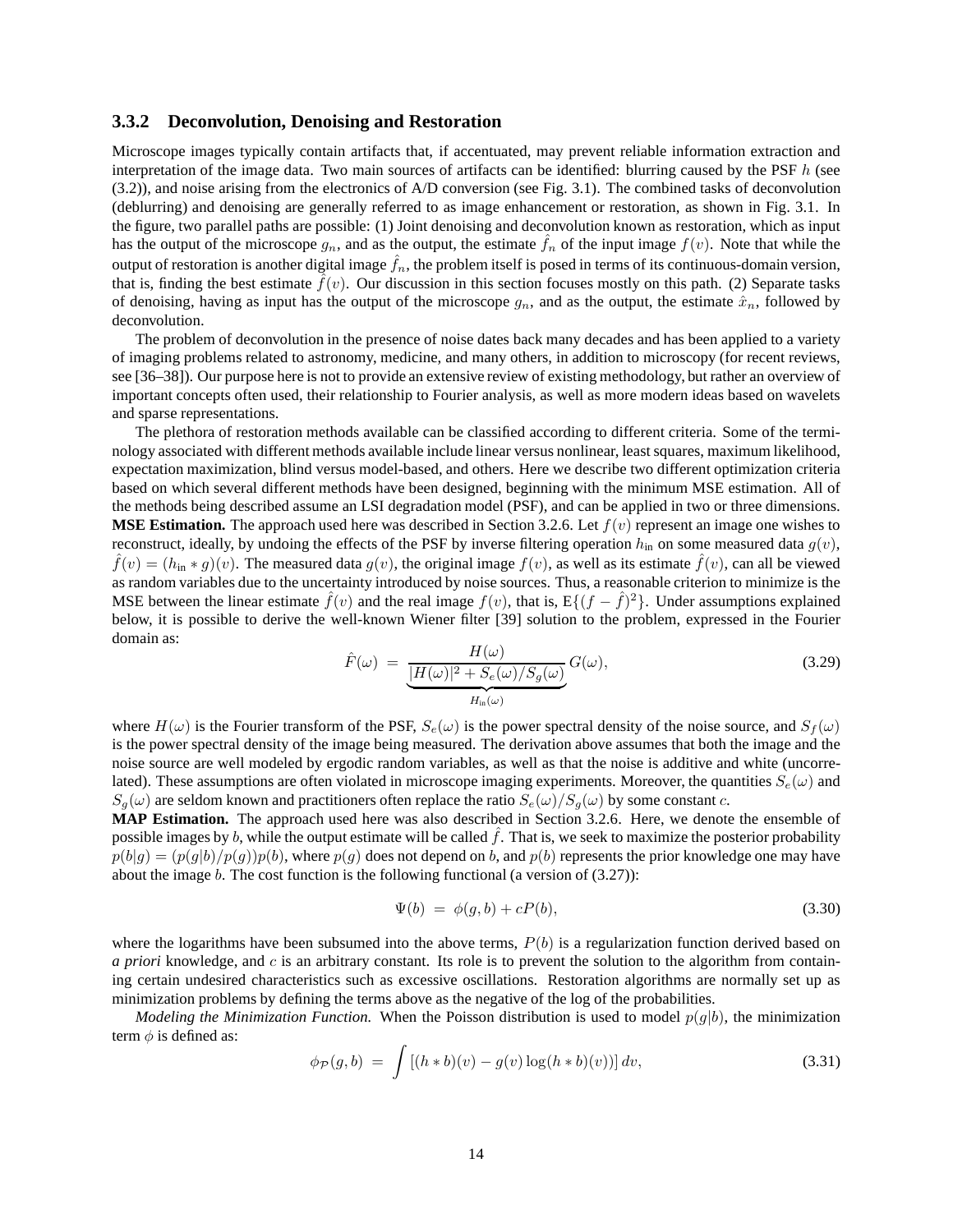while the equivalent for a Gaussian distribution model for  $p(q|b)$  is:

$$
\phi_{\mathcal{G}}(g, b) = \int |(h * b)(v) - g(v)|^2 dv = ||h * b - g||_{L_2}^2.
$$
\n(3.32)

Several algorithms can be derived to optimize these functionals. A classical example is the Richardson-Lucy (RL) algorithm: an iterative, unregularized algorithm that minimizes  $\phi_{\mathcal{P}}(q, b)$ , one out of a class of methods known to produce result images  $\hat{f}$  dominated by noise as the number of iterations increase. The addition of different priors on b, together with other constraints such as positiveness, can help overcome these difficulties.

*Modeling the Prior.* Many different priors on  $b$ ,  $P(b)$ , have been used in the literature. One of the most often used is the  $L_p$ -type regularization:  $P_Q(b) = ||Db||_{L_p}^p$ , where D is a linear operator (often of a differential type) and  $p = 1$  or 2. When  $p = 2$  this regularizer tends to minimize the energy of either the image itself ( $D = 1$ ) or properties of the image (for example, derivatives  $D = \nabla$ ). This leads to a Tikhonov-type regularizer [40], which tends to produce blurred estimates b, countering the effect of the  $\phi(q, b)$  minimization term. In contrast,  $p = 1$  leads to so-called "sparsity" maximizing solutions which tend to preserve edge structures better. Examples include total variation regularization terms ( $D = \nabla$ ) [41] and wavelet-based sparse representations (when Db refers to coefficients of the WT of the image) [42].

Other regularization methods include entropy-type priors where one uses a model  $m(v)$  which represents the prior knowledge about the image. The entropy prior is defined as

$$
P_{\mathcal{E}}(b) = \int \left[ b(v) - m(v) - b(v) \log \frac{b(v)}{m(v)} \right] dv.
$$
 (3.33)

This entropy functional is an optimal distance measure for positive functions [43]. However, since a precise model for the image to be measured is often not available, researchers typically use a constant function leading to a preference for smooth functions [37].

Other regularization approaches exist, such as the Good's roughness penalty [44] which often yields estimates of good quality in comparison with other methods [37]. In addition, for situations when a precise model for the PSF is unknown, there exist so called "blind" restoration algorithms that seek to estimate both the image as well as the PSF. One notable example is based on the RL iterative algorithm described above [45].

Finally, in actual implementation, the overall functional  $\Psi(b)$  (consisting of any combination of the terms  $\phi_{\mathcal{P}}$ ,  $\phi$ g,  $P$ g,  $P$ Q) is discretized at the measured image grid of pixels and the functional is minimized using standard approaches such as the steepest-gradient descent (see Section 3.2.6), conjugate gradient descent, Newton-type as well as multiplicative methods [36, 37, 41]. Computational complexity is often a concern. Linear methods, such as the Wiener filter explained earlier, can be implemented in real time. More recent, nonlinear methods, such as the one described in [42], are more computationally demanding, although recent advances [46] may help overcome these difficulties.

#### **3.3.3 Registration and Mosaicing**

Image registration refers to the task of finding the spatial relationship and alignment between two or more images. Registration methods are useful for combining the information contained in multiple images of the same object, acquired by different instruments, and at perhaps different resolutions. Other applications include mosaicing as well as tracking objects in image time series. Here we provide an overview of image registration methods applicable to microscope images beginning with semi-automatic landmark-based registration, followed by fully automated intensity-based methods.

**Registration.** Let  $\Omega_{1,i} \in \mathbb{R}^d$ ,  $i = 1, \dots, N_1$ , and  $\Omega_{2,k} \in \mathbb{R}^d$ ,  $k = 1, \dots, N_2$ , be the pixel coordinates (in units of meters) of two images  $\hat{f}_1(\Omega_{1,i})$  and  $\hat{f}_2(\Omega_{2,k})$ , respectively. The goal in a registration (alignment) problem is to find a spatial transformation  $\beta$  that relates the coordinates of the source image to the coordinates of the target image:  $\tilde{\Omega}_{1,k} = \beta(\Omega_{2,k})$ . The value of the image  $\hat{f}_1$  at position  $\tilde{\Omega}_{1,k}$  does not exist in general, since the image  $\hat{f}_1$  is only defined at coordinates  $\Omega_{1,i} \in \mathbb{R}^d$ ,  $i = 1, \dots, N_1$ . However, a reasonable guess may be computed by using standard, continuous, representations of the image  $\hat{f}_1(\Omega_1) = \sum_i \hat{F}_{1,i} \varphi_i(\Omega_1)$ , as described in Section 3.1, to compute  $\hat{f}_1(\tilde{\Omega}_{1,k})$ .

With the knowledge of a set of N corresponding points  $p_{1,k} = p_{2,k}$ ,  $k = 1, \dots, N$ , one is often able to compute a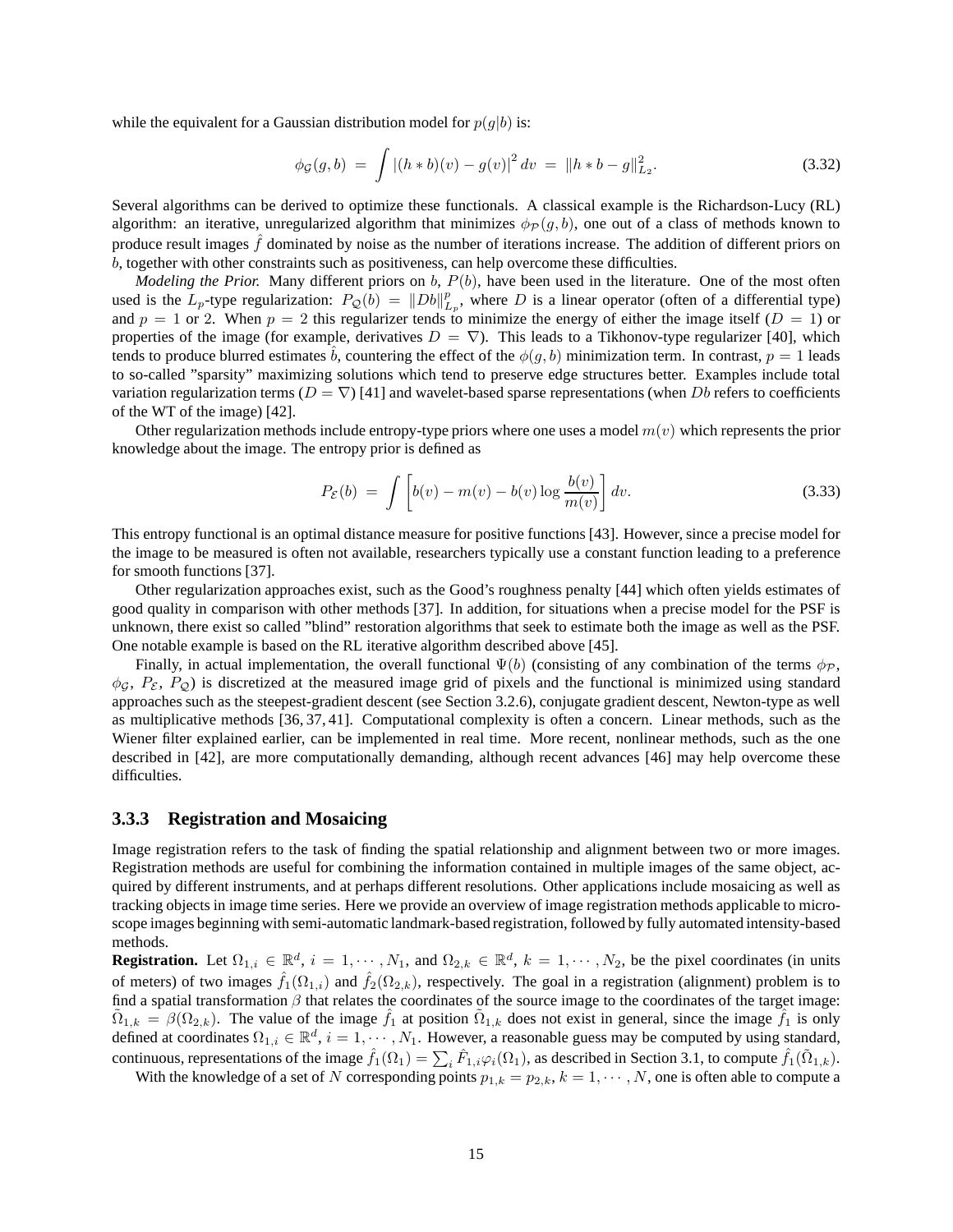spatial transformation  $\beta$  by solving the following minimization problem:

$$
\beta^{op} = \arg \min_{\beta \in \mathcal{C}} \frac{1}{N} \sum_{k=1}^{N} ||\beta(p_{1,k}) - p_{2,k}||^2,
$$
\n(3.34)

where C defines a certain class for the spatial transformation  $\beta$  and  $\|\cdot\|$  is the standard vector norm. The problem above is akin to the well-known Procrustes problem, and for the class of rigid-body transformations (rotations plus translations), the closed-form solution is known [47]. One first removes the mean from the coordinates  $p_{1,k} - \bar{p}_1$  and  $p_{2,k} - \bar{p}_2$ , with  $\bar{p}_1 = \frac{1}{N} \sum_{k=1}^{N} \frac{p_{1,k}}{p_{2,k}}$  and  $\bar{p}_2 = \frac{1}{N} \sum_{k=1}^{N} p_{2,k}$  (then these mean-zero values are assigned to  $p_{1,k}$  and  $(p_{2,k})$ . Define the matrix  $K = P_1^T P_2$ , where  $P_1$  and  $P_2$  are matrices with each row comprising of a vector  $p_{1,k}$  and  $p_{2,k}$ , respectively. The singular value decomposition  $K = U D V^T$  can be used to compute the rotation matrix R that aligns the two point clouds:

$$
R = V \triangle U^T, \tag{3.35}
$$

with  $\Delta = \text{diag}(1, 1, \text{det}(VU^T))$  as an example in three dimensions [48]. The translation component is given by  $a = \bar{p}_2 - R\bar{p}_1$  and the final transformation is given by  $\beta(p_1) = Rp_1 + a$ .

The framework above can be extended to include other classes of spatial transformations, such as the set of transformations composed of linear combination of radial basis functions. If at least  $N$  basis functions are used, with minor assumptions, two point clouds can be matched exactly (that is, the error in (3.34) is 0). One often used class of radial basis functions are thin-plate splines (see [49] for an example).

The methodology above is not used universally as the corresponding landmark points are often hard to obtain. Automated landmark extraction methods are difficult to implement while manual landmark selection is cumbersome, time consuming, and often imprecise. Another important class of image registration methods are those that operate directly on the intensity values of the images  $\hat{f}_1$  and  $\hat{f}_2$  by solving a different optimization problem

$$
\beta^{op} = \arg\min_{\beta \in \mathcal{C}} \Upsilon\left(\hat{f}_1, \hat{f}_2, \beta\right),\tag{3.36}
$$

where  $\Upsilon(\cdot)$  refers to an objective function normally composed of (1) a (dis)similarity measure between the intensity values of the target image  $\hat{f}_2(\Omega_1)$  and warped source image  $\hat{f}_1(\beta(\Omega_1))$  and (2) a constraint, or, regularization term so as to "bias"  $\beta$  towards any available prior information. Many different methods for intensity-based image registration exist and can be classified according to the type of spatial transformation  $\beta$ , the objective function  $\Upsilon$ , and optimization method chosen (for comprehensive reviews, see [50,51]). Spatial transformations often used include rigid body, affine, polynomial, linear combination of B-splines or radial basis functions, as well as elastic and fluid deformation models. Objective functions currently in use in the literature include the sum of squared differences between the intensity values of the target image  $\hat{f}_1(\Omega)$  and warped source image  $\hat{f}_2(\beta(\Omega))$ , their correlation coefficient, as well as their mutual information [52]. Optimization methods used include Powel's direction set method [53], gradient descent, conjugate gradients, as well as Newton-type methods.

The landmark and intensity-based methods are not mutually exclusive and can be combined by adding the two terms into a single optimization problem:

$$
\beta^{op} = \arg \min_{\beta \in \mathcal{C}} \frac{c_1}{N} \sum_{k=1}^{N} ||\beta(p_{1,k}) - p_{2,k}||^2 + c_2 \Upsilon \left(\hat{f}_1, \hat{f}_2, \beta\right), \tag{3.37}
$$

where  $c_1$  and  $c_2$  are arbitrary constants. For an example of such an approach, see [54].

**Mosaicing.** Automated and semi-automated image registration methods are essential for building image mosaics. Due to the limited field of view of magnification objectives, this operation is often necessary for obtaining a more global view of the object, but with sufficient resolution for intricate analysis. Automated stages for mosaicing exist, but are often not accurate enough [55]. Large mosaics may be built with the aid of image registration methods given slightly overlapping images (a recent example can be found in [56]). Other applications of image registration to microscopic image analysis include electrophoresis image alignment for protein analysis [57], as well as studies of tissue differentiation during the evolution of Drosophila melanogaster embryos [54].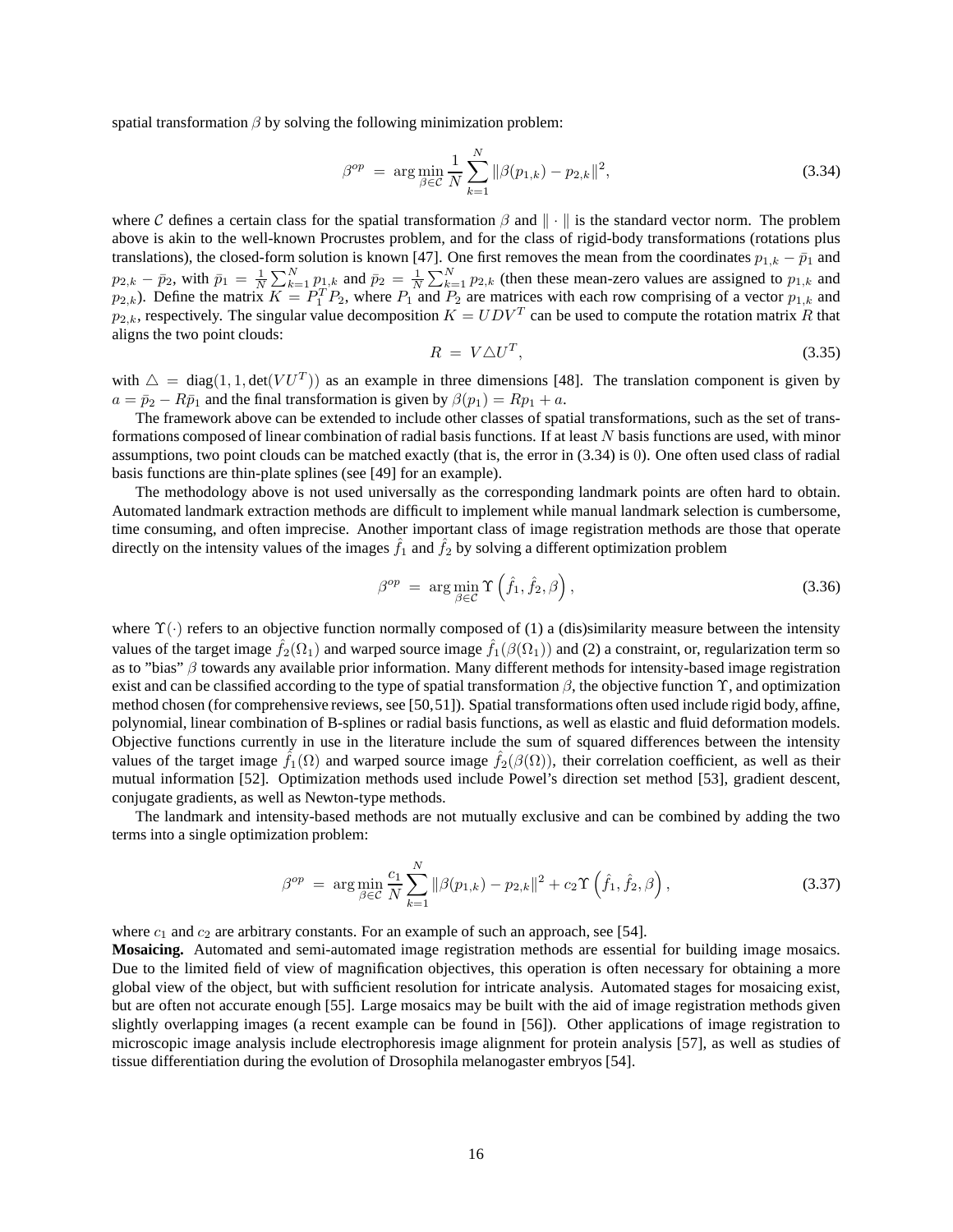#### **3.3.4 Segmentation, Tracing, and Tracking**

Broadly speaking, segmentation and tracing refer to the detection of relevant contiguous objects within an image as well as the determination of their positions. Segmentation and tracing methods allow for localized analysis within an image and are essential for extracting information pertaining to one or more specific objects (for example, cells, organelles) in an image, while tracking refers to the detection or estimation of objects as a function of time in time series data sets. Naturally, manual image segmentation, tracing and tracking are all possible with the aid of modern computer display systems. However, given the enormous quantities of data produced by modern imaging systems, manual image interpretation and information extraction is not only costly, but also inaccurate and has poor reproducibility. We now briefly review some of the automatic and semi-automatic methods for cell and nuclear segmentation and neuronal tracing.

Segmentation, tracing and tracking methods are typically the first step in many imaging applications and have been applied to the classification and clustering of cellular shape [58], cell biomass computation [59], leukocyte detection and tracking [60], neurite tracing [61], cell migration [62], subcellular analysis [63] and studies of the influence of Golgi-protein expression on the size of the Golgi apparatus [64], among others.

**Segmentation.** The simplest and most widely used automated image segmentation method available is that of thresholding. This method consist of assigning the label of background to every pixel in the image whose value falls below a chosen threshold, while the label of foreground is assigned to each pixel that matches or exceeds the value of the threshold. More advanced thresholding methods choose the value of the threshold adaptively, through computation of global, or at times local, image histograms. However, thresholding methods alone are seldom effective as microscope images contain noise and are not illuminated uniformly, as well as because they neglect to account for geometric information in the data. These methods are thus commonly used only as initialization to other, more elaborate ones.

*Voronoi-Based Segmentation.* One such, relatively simple, technique is known as Voronoi diagram-based segmentation, often used when more than one relevant object (for example, cells, nuclei) are present. The idea is to use coordinates within each object (one coordinate per object to be segmented, obtained with the help of thresholding techniques) as representative coordinates for the entire object, and to "draw" edges and vertices so that each coordinate is enclosed by a single polygon. For example, this technique is often used to segment cell nuclei in images of DNA probes [65]. However, it does not perform well when the objects being segmented are asymmetric or are close in space. In these situations, a single point is too simplistic a description for the geometry of the object, and the edges computed may not respect the boundary of the objects being segmented.

*Watershed Segmentation.* A more attractive technique is watershed segmentation, which can capture intricate object boundaries without overwhelming computational cost. The basic idea is to view a 2D image, for example, as a topographical surface, and "flood" the surface from its local minima by considering its intensity level sets. When two regions are merging, a dam is built to represent an edge and boundary in the segmentation result. This technique can be applied directly to the raw image data as well as to processed images, such as edge-enhanced ones or distancetransformed ones. However, it is known to oversegment images and careful seeding (initialization) must be used [66, 67].

*Active-Contour Segmentation Methods.* The segmentation methods described above rely on a discrete interpretation of the image data in that any continuous properties of the objects being imaged are disregarded. In the past couple of decades, a different class of segmentation algorithms that explicitly include continuous information, such as curvature, has emerged, and is generally denoted as deformable models or active contours [68]. An active contour is a closed curve  $C(l)$ , with l some parameterization  $l \in [0, 1]$ , and  $C(0) = C(1)$  (in two dimensions, such a curve is represented by  $C(l) = (C_x(l), C_y(l))$ . Active-contour segmentation methods seek to find the contours which best delineate different objects in an image. Kass et al. [69] formulate this as a variational optimization problem, with a cost function given by:

$$
\Psi(C) \ = \ c_1 \int_0^1 \left| \frac{dC(l)}{dl} \right|^2 dl + c_2 \int_0^1 \left| \frac{d^2C(l)}{dl^2} \right|^2 dl + c_3 \int_0^1 |\nabla r(C(l))|^2 dl,\tag{3.38}
$$

where  $c_1, c_2, c_3$  are arbitrary constants, and  $\nabla r(v)$  represents the gradient of the image r. The above can be a sum of other applicable forces as well (see [70] for an example that includes a stochastic term). The cost function is minimized through variational methods [68] and leads to a partial differential equation-type solution to the problem,  $dC/dt = F(C, r)$ , with t being a time variable artificially included, and  $F(C, r)$  representing a force (or sum of forces) term derived based on (3.38). This equation can be solved with Euler integration methods. Another interesting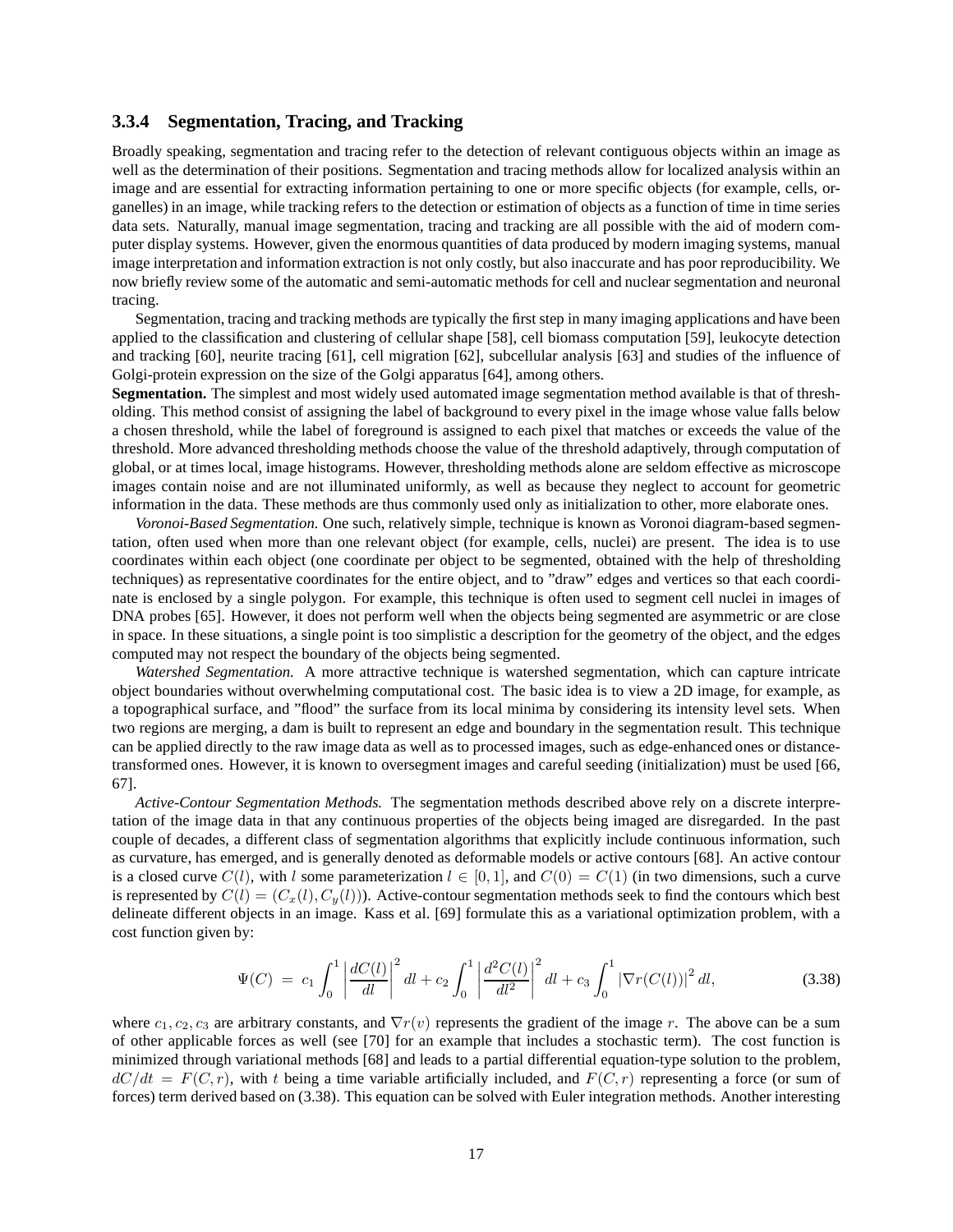aspect of such methods is that the curve  $C(l)$  is normally parameterized using interpolating splines, for example. Parametric contours can be difficult to generalize to multiple object and changes in topology, as a reparameterization of the curve(s) is necessary. Again, as in the tasks described previously, the problem is posed in a continuous-domain setting and later discretized.

An alternative technology for propagating contours is based on the level-set methods [71], which avoid parameterization of the curve C by defining it implicitly as a level set (normally the zero level set) of a function  $\phi(v)$  $({v|\phi(v) = 0})$ . For convenience,  $\phi(v)$  is normally defined over the same domain as the image data  $r(v)$ . The levelset function  $\phi$  is usually initialized as a signed distance function to an initial contour drawn over the image, and a typical implementation involves the following differential equation:

$$
\frac{d\phi}{dt} = V(\kappa)|\nabla\phi|,\tag{3.39}
$$

where  $V(\kappa)$  is the so called speed function (normally involving image edges), while  $\kappa$  is the curvature of the contour, which can be computed directly from  $\phi$ . As mentioned previously for the active-contour equation (3.38), the corresponding level-set equation can be given as the sum of applicable forces (see [70], for example). The solution is obtained in steady state (the contours do not evolve anymore) using Euler-type integration methods. There are several advantages to the level-set formulation. As mentioned above, changes in topology are handled automatically without extra effort. In addition, it is an Eulerian formulation, meaning that all computations are done with respect to a fixed grid (as opposed to tracking a determined amount of propagating "particles" defining a contour). Therefore the technique can easily be extended to three or more dimensions (parameterized front propagation methods are complicated in three or more dimensions, especially if changes in topology are involved). The disadvantage of the level-set method is that the level-set function  $\phi$  needs to be computed throughout the domain of the image, even though only a contour (or sets of contours) is desired. Methods for computing  $\phi$  only in the neighborhood of its zero level set exist [71], although the speed-up is not substantial when the images consist of many contours close to each other. A novel approach to this computational problem is presented in [64]. The authors combine the power of active contours with the multiresolution (MR)/multiscale (MS) framework to compute forces using convolutions at different scales. This approach eliminates the need for the level-set framework and extensive computations, leading to a new class of active-contour methods dubbed multiscale active contours (MSAC) [64], with computational savings of 1-2 orders of magnitude. Modern image segmentation methods based on level sets can be generalized to include many different force terms and may not require image gradients, allowing for robust segmentation of objects without strong edges (see, for example, [72]). Other methods are based on the STACS algorithm we mentioned earlier [70], as well as follow-ups to that work, such as TPSTACS [73] as well as MSAC described above [64].

**Tracing.** The problem of tracing elongated pathways in image data is essentially a segmentation problem. The overall goal is the same as in segmentation: to detect and determine the location of a structure of interest. The significant geometric differences between neurons (normally elongated and not necessarily closed contours) and cells, for example, call for the development of a different methodology. Methods based on skeletonization [74] often fail because of the presence of noise, out-of-focus noise, and illumination artifacts. Those techniques that do not depend on skeletonization rely on a local path following approach. A starting point is given and a step is taken along a direction computed from the local intensity values of the image data. The approach can be summarized as an ordinary differential equation problem, where one seeks to find a path  $C(l)$  by solving

$$
\frac{dC(l)}{dl} = t(l),\tag{3.40}
$$

where  $t(l)$  is a vector that represents the tangential direction of the axon at location  $C(l)$  in the image. The tangential direction can be computed by matching, locally, a cylindrical model for the axon, as in [75]. Alternatively,  $t(l)$  can be computed from the eigenvectors of the Hessian (matrix of second derivatives) of the image data locally as in [61]. Such path following approaches often fail in the presence of noise and other artifacts (imperfect illumination, etc.), and thus typically require significant user interaction [61].

**Tracking.** Image-based tracking refers to the detection of relevant objects in image time series as well as the determination of their spatial positions in time. Tracking has been applied to modeling and understanding of biological molecular dynamics [76, 77], as well as to understanding cell migration [60, 62]. In a broad sense, tracking can be thought of as a time-dependent segmentation problem, and as in static image segmentation, a variety of methods exist. A comparison of methods for tracking single fluorescent particles is given in [78]. The simplest tracking algorithm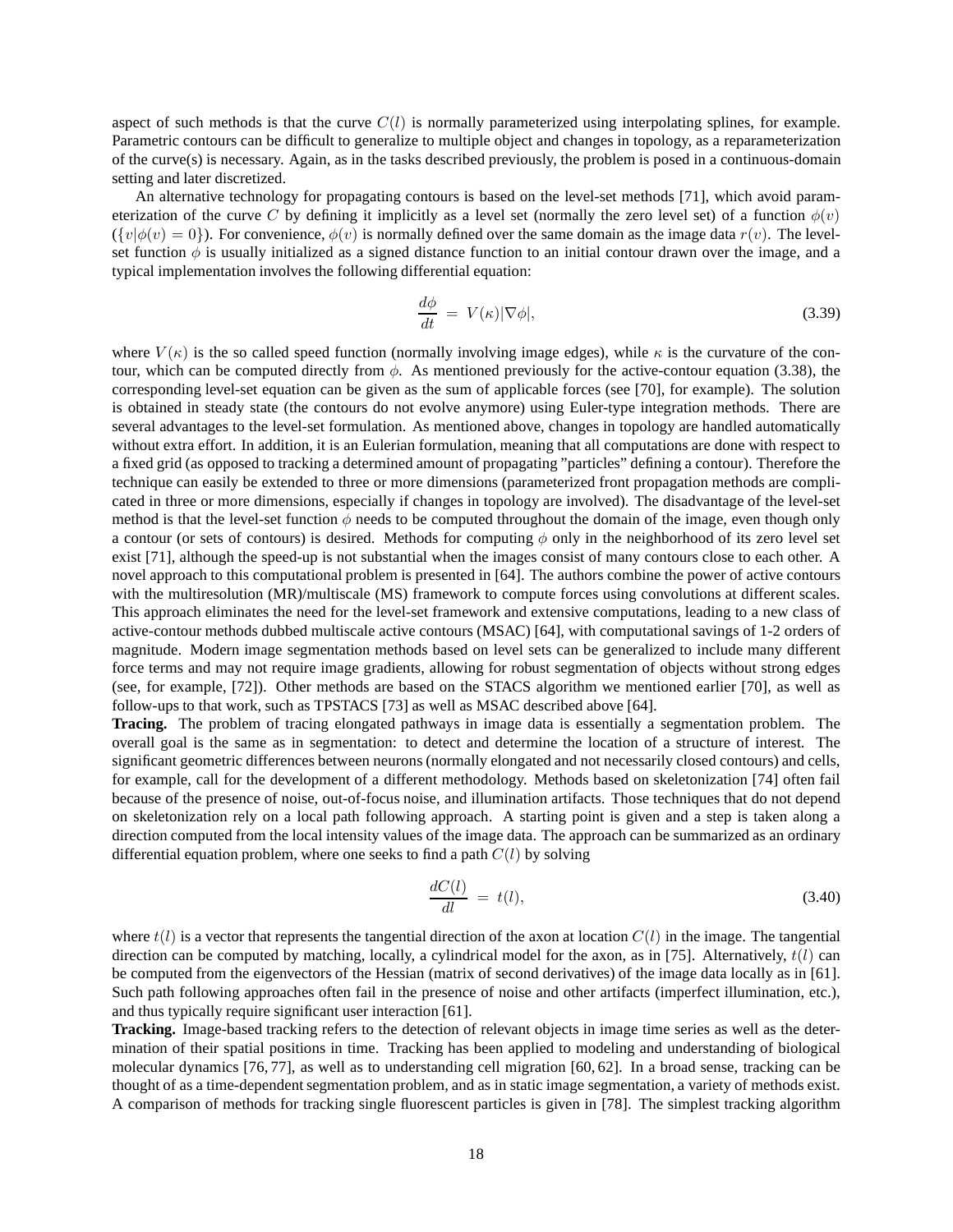consists of identifying potential molecules or cells by thresholding (possibly followed by morphological operations to remove holes and spurious artifacts) and then performing nearest neighbor matching. While this approach may be fruitful for tracking fluorescence particles in image data, it performs poorly when the objects being tracked change shape as time progresses [77]. For this reason, time-dependent active contours and deformable models are preferred for studies of cell migration, for example.

#### **3.3.5 Classification and Clustering**

The advent of modern, automated, digital microscopes, together with target specific fluorescent probes has enabled the collection of large amounts of image data whose impact can be vastly augmented through the use of high-throughput image screening and analysis methods. The image processing tasks described previously (restoration, registration, segmentation, tracking, etc.) can be combined with traditional machine learning methodology to deliver powerful tools to aid discovery and validation for life sciences applications [79].

A prominent example is the application of image-based clustering and classification methods to the problem of subcellular localization of proteins within cellular compartments. The development of advanced protein tagging methods, with the aid of biological image database systems [80, 81] and advanced feature extraction, classification, and clustering methods have enabled scientists to address the problem of analyzing subcellular location patterns on a proteome-wide basis, providing valuable information on the molecular mechanisms that dictate cell structure and function [15,65]. Introduction of more advanced tools such as MR, has been proposed in [15] for subcellular analysis, as well as in [82] for detection of developmental stages *Drosophila* embryos.

Yet another common use of classification methods in bioimaging is in cell cycle analysis and determination. Common applications include studying of the effects of gene suppression [83] as well as drug therapies [84]. The steps used to implement an image processing system capable of performing automated classification and analysis of cell cycle response are normally the same as for other applications and include, but are not limited to, image restoration, registration to remove translation and rotation dependency in numerical feature extraction, as well as training of the classifier.

#### **3.3.6 Modeling**

Computational imaging methods also have a place in modeling and simulation of biological phenomena at the cellular and subcellular scales. Quantitative information automatically extracted from images can be used for model selection, calculating model parameters, as well as for validating different models. We describe two applications of image-based modeling in cells and subcellular structures: computation of material parameters describing force distribution in cells, as well as modeling the dynamical properties of microtubules.

The precise determination of the mechanical properties of cells, under different environments, can be used to gain a better understanding of a variety of biological phenomena. Finite-element models derived based on constitutive laws can be used to estimate stress-strain relationships, as well as other physical parameters, based on boundary conditions extracted from image data. Modeling and simulation of uniaxial cell stretching experiments were performed in [85] where cell boundaries were extracted (segmented) as a function of time from image of cells undergoing stretching.

Modeling has also been performed in an effort to understand the motion of subcellular structures with the aid of time-lapse microscopy [86]. One of the simplest and most used models for describing particle random motion is the auto regressive moving average (ARMA) model, where the goal is to describe the value of an observed variable as a linear combination of past values of that variable as well as past values of a white noise random variable [87]. In [86] localization information obtained from automated tracking algorithms [88] were used to estimate the parameters of an ARMA model for studying kinetochore microtubule dynamics in yeast. Another new area for modeling is that of intelligent acquisition, discussed at the beginning of this section, where data set models, as opposed to the data itself, are learned and acquired [34].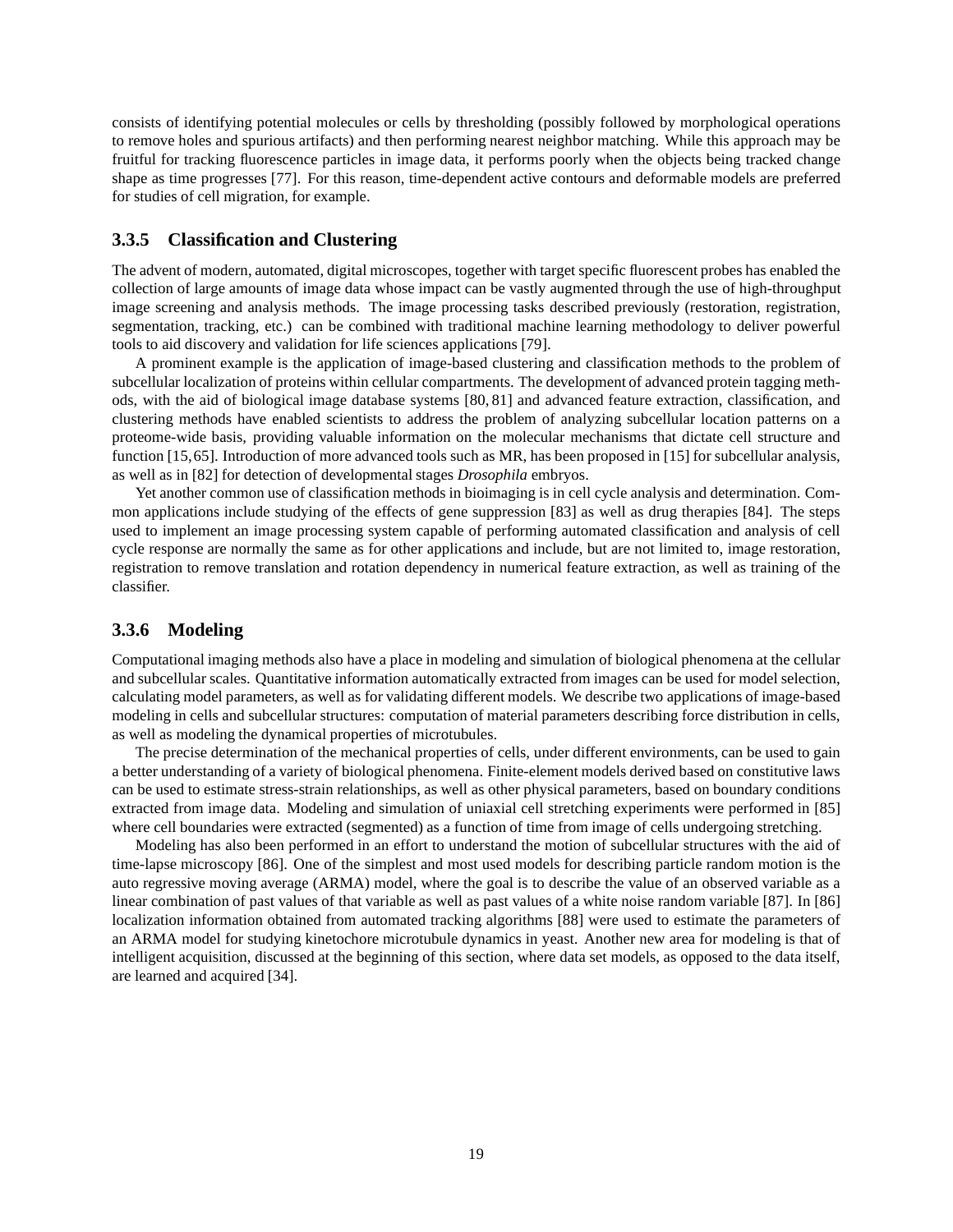# **Bibliography**

- [1] J. Prewitt and M. Mendelsohn, "The analysis of cell images," *Ann. N Y Acad. Sci.*, vol. 128, no. 3, pp. 1035–1053, 1966.
- [2] R. Eils and C. Athale, "Computational imaging in cell biology," *Journ. Cell Biol.*, vol. 161, no. 3, pp. 477–81, 2003.
- [3] Y. Wang, K. Hahn, R. Murphy, and A. Horwitz, "From imaging to understanding: Frontiers in live cell imaging," *Journ. Cell Biol.*, vol. 174, no. 4, pp. 481–484, 2006.
- [4] "IEEE Signal Proc. Mag., sp. iss. Molec. Cellular Bioimaging," May 2006.
- [5] H. Barrett and K. Myers, *Foundations of Image Science*. Hoboken, NJ: John Wiley & Sons, 2004.
- [6] M. Vetterli and J. Kovačević, *Wavelets and Subband Coding*. Signal Processing, Englewood Cliffs, NJ: Prentice Hall, 1995.
- [7] M. PUSchel and J. Moura, "Algebraic signal processing theory: Foundation and 1-D time." Submitted.
- [8] T. Hastie, R. Tibshirani, and J. Friedman, *The Elements of Statistical Learning; Data Mining, Inference, and Prediction*. Springer-Verlag, 2001.
- [9] S. Kay, *Fundamentals of Statistical Signal Processing: Estimation Theory*, vol. I. Englewood Cliffs, NJ: Prentice Hall, 1993.
- [10] S. Kay, *Fundamentals of Statistical Signal Processing: Detection Theory*, vol. II. Englewood Cliffs, NJ: Prentice Hall, 1993.
- [11] J. Kovačević and A. Chebira, "Life beyond bases: The advent of frames (Part I)," *IEEE Signal Proc. Mag.*, vol. 24, pp. 86–104, Jul. 2007.
- [12] J. Kovačević and A. Chebira, "Life beyond bases: The advent of frames (Part II)," *IEEE Signal Proc. Mag.*, vol. 24, Sep. 2007.
- [13] S. Mallat, *A Wavelet Tour of Signal Processing*. Academic Press, 1999.
- [14] I. Daubechies, "Orthonormal bases of compactly supported wavelets," *Commun. Pure and Appl. Math.*, vol. 41, pp. 909–996, Nov. 1988.
- [15] A. Chebira, Y. Barbotin, C. Jackson, T. Merryman, G. Srinivasa, R. Murphy, and J. Kovačević, "A multiresolution approach to automated classification of protein subcellular location images," *BMC Bioinformatics*, vol. 8, no. 210, 2007.
- [16] M. Belkin and P. Niyogi, "Laplacian eigenmaps for dimensionality reduction and data representation," *Neur. Comp.*, vol. 13, pp. 1373–1396, 2003.
- [17] D. Donoho and C. Grimes, "Hessian eigenmaps: Locally linear embedding techniques for high-dimensional data," in *Natl. Acad. Sci.*, vol. 100, pp. 5591–5596, 2003.
- [18] R. Duda, P. Hart, and D. Stork, *Pattern Classification*. Englewood Cliffs, NJ: John Wiley & Sons, 2001.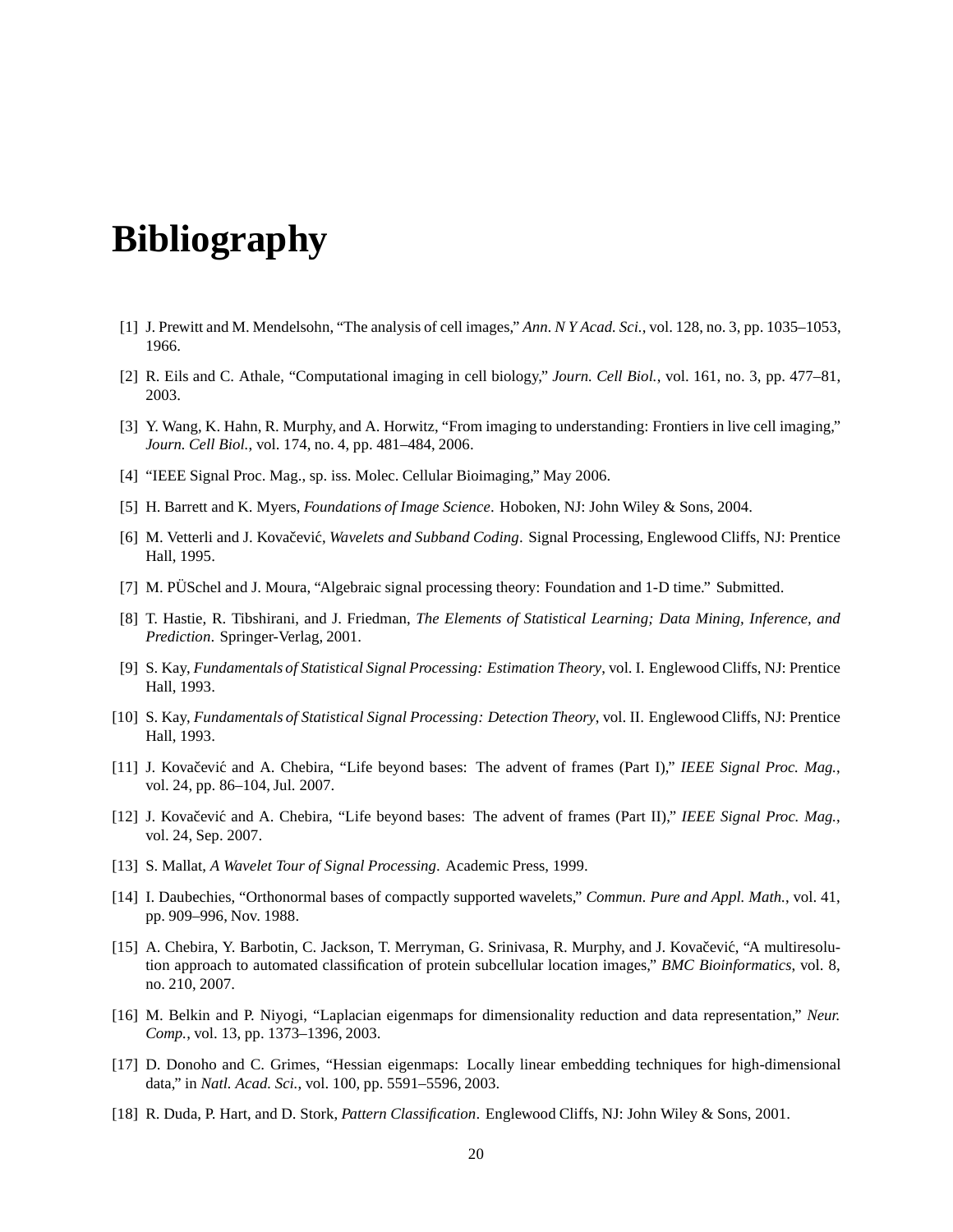- [19] P. Comon, "Independent component analysis, A new concept ?," *Signal Proc.*, vol. 36, pp. 287–314, 1994.
- [20] A. Hyvärinen, "Survey on independent component analysis," *Neural Computing Surveys*, vol. 2, pp. 94–128, 1999.
- [21] S. Kullback, *Information Theory and Statistics*. Dover Publications, 1968.
- [22] A. Bell and T. Sejnowski, "The 'independent components' of natural scenes are edge filters," *Vis. Res.*, vol. 37, no. 23, pp. 3327–3338, 1997.
- [23] A. Hyvärinen, "ICA Web Site." http://www.cs.helsinki.fi/u/ahyvarin/whatisica.shtml.
- [24] L. Saul, K. Weinberger, J. Ham, F. Sha, and D. Lee, *Semisupervised Learning*, ch. Spectral Methods for Dimensionality Reduction. MIT Press, 2006.
- [25] J. Ham, D. Lee, S. Mika, and B. Schölkopf, "A kernel view of the dimensionality reduction of manifolds," tech. rep., Max Planck Institute for Biological Cybernectics, 2003.
- [26] R. Vidal, Y. Ma, and S. Sastry, "Generalized principal component analysis (GPCA)," *IEEE Trans. Patt. Anal. and Mach. Intelligence*, vol. 27, no. 12, pp. 1–15, 2005.
- [27] J. Tenenbaum, V. de Silva, and J. Langford, "A global geometric framework for nonlinear dimensionality reduction," *Science*, vol. 290, pp. 2319–2323, 2000.
- [28] T. Cox and M. Cox, *Multidimensional Scaling*. Chapman and Hall/CRC, 2001.
- [29] S. Roweis and L. Saul, "Nonlinear dimensionality reduction by locally linear embedding," *Science*, vol. 290, pp. 2323–2326, 2000.
- [30] S. Inou´e, *Handbook of Biological Confocal Microscopy*, ch. Foundations of Confocal Scanned Imaging in Light Microscopy. Springer-Verlag, 2005.
- [31] K. König, *Handbook of Biological Confocal Microscopy*, ch. Cell Damage During Multi-Photon Microscopy. Springer-Verlag, 2005.
- [32] A. Diaspro, G. Chirico, C. Usai, P. Ramoino, and J. Dobrucki, *Handbook of Biological Confocal Microscopy*, ch. Photobleaching. Springer-Verlag, 2005.
- [33] T. E. Merryman and J. Kovačević, "Adaptive multiresolution acquisition of fluorescence microscopy data sets," *IEEE Trans. Image Proc., sp. iss. Molecular and Cellular Bioimaging*, vol. 14, pp. 1246–1253, Sep. 2005.
- [34] C. Jackson, R. Murphy, and J. Kovačević, "Efficient acquisition and learning of fluorescence microscopy data models," in *Proc. IEEE Int. Conf. Image Proc.*, (San Antonio, TX), Sep. 2007.
- [35] A. Genovesio, T. Liedl, V. Emiliani, W. Parak, M. Coppey-Moisan, and J. Olivo-Marin, "Multiple particle tracking in 3-D+t microscopy: Method and application to the tracking of endocytosed quantum dots," *IEEE Trans. Image Proc.*, vol. 15, pp. 1062–1070, May 2006.
- [36] P. Sarder and A. Nehorai, "Deconvolution methods for 3-D fluorescence microscopy images," *IEEE Signal Proc. Mag., sp. iss. Molec. Cellular Bioimaging*, vol. 23, pp. 32–45, May 2006.
- [37] P. Verveer, M. Gemkow, and T. Jovin, "A comparison of image restoration approaches applied to threedimensional confocal and wide-field florescence microscopy," *Journ. Microscopy*, vol. 193, no. 1, pp. 50–61, 1999.
- [38] J. Markham and J. Conchello, "Fast maximum-likelihood image-restoration algorithms for three-dimensional fluorescence microscopy," *Journ. Opt. Soc. Am. A*, vol. 18, no. 5, pp. 1062–1071, 2001.
- [39] K. Castleman, *Digital Image Processing*, ch. Image Restoration. Prentice Hall, 1996.
- [40] A. Tikhonov and V. Arsenin, *Solutions of Ill-Posed Problems*. John Wiley & Sons, 1977.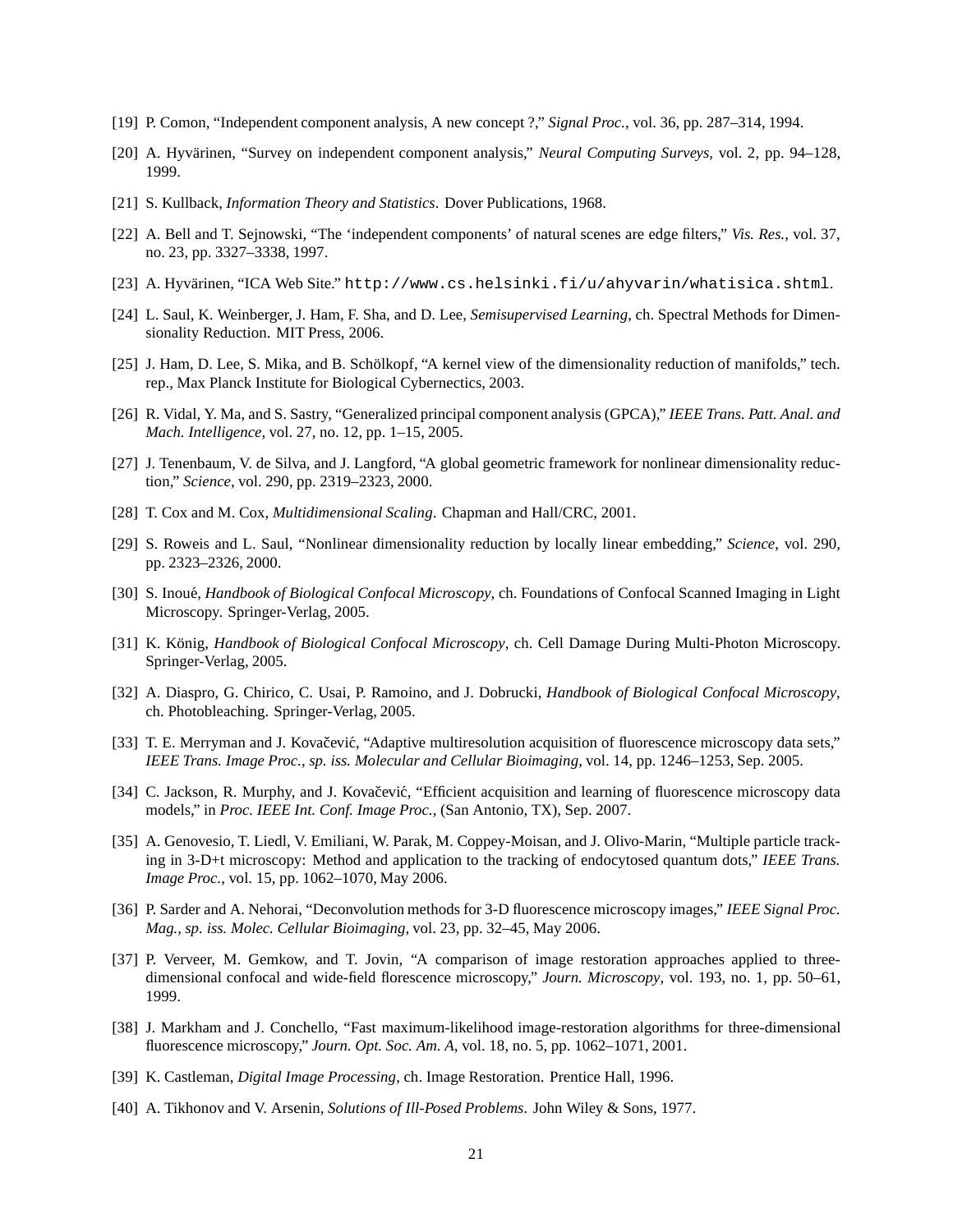- [41] N. Dey, L. Blanc-Feraud, C. Zimmer, Z. Kam, J. Olivo-Marin, and J. Zerubia, "A deconvolution method for confocal microscopy with total variation regularization," in *Proc. IEEE Int. Symp. Biomed. Imaging*, (Arlington, VA), pp. 1223–1226, Apr. 2004.
- [42] M. Figueiredo and R. Nowak, "An EM algorithm for wavelet-based image restoration," *IEEE Trans. Image Proc.*, vol. 12, no. 8, pp. 906–916, 2003.
- [43] J. Skilling, *Classic maximum entropy*, ch. Maximum Entropy and Bayesian Methods. Kluwer Academic Publishers, 1989.
- [44] S. Joshi and M. Miller, "Maximum a posteriori estimation with Good's roughness for three-dimensional opticalsectioning microscopy," *Journ. Opt. Soc. Am. A*, vol. 10, no. 5, pp. 1078–1085, 1993.
- [45] D. Fish, A. Brinicombe, E. Pike, and J. Walker, "Blind deconvolution by means of the Richardson-Lucy algorithm," *Journ. Opt. Soc. Am. A*, vol. 12, no. 1, pp. 58–65, 1995.
- [46] C. Vonesch and M. Unser, "Fast wavelet-regularized image deconvolution," in *Proc. IEEE Int. Symp. Biomed. Imaging*, (Arlington, VA), pp. 608–611, Apr. 2007.
- [47] P. Schönemann, "A generalized solution of the orthogonal procrustes problem," *Psychometrika*, vol. 31, pp. 1–10, 1966.
- [48] J. Hajnal, D. Hill, and D. Hawkes, *Medical Image Registration*. New York, NY: CRC Press, 2001.
- [49] F. Bookstein, "Principal warps: Thin-plate splines and the decomposition of transformations," *IEEE Trans. Patt. Anal. and Mach. Intelligence*, vol. 11, pp. 567–585, 1989.
- [50] J. Maintz and M. Viergever, "A survey of medical image registration," *Med. Image Anal.*, vol. 2, pp. 1–36, 1998.
- [51] B. Zitova and J. Flusser, "Image registration methods: A survey," *Image and Vis. Comp.*, vol. 21, pp. 977–1000, 2003.
- [52] J. Pluim, J. Mainz, and M. Vergever, "Mutual-information-based registration of medical images: A survey," *IEEE Trans. Med. Imag.*, vol. 22, pp. 986–1004, 2003.
- [53] W. Press, B. Flannery, S. Teukolsky, and W. Vetterling, *Numerical Recipes in C : The Art of Scientific Computing*. Cambridge Univ. Press, 2nd ed., 1992.
- [54] C. Sorzano, P. Thévenaz, and M. Unser, "Elastic registration of biological images using vector-spline regularization," *IEEE Trans. Biomed. Eng.*, vol. 52, no. 4, pp. 652–663, 2005.
- [55] C. Vonesch, F. Aguet, J. Vonesch, and M. Unser, "The colored revolution of bioimaging," *IEEE Signal Proc. Mag., sp. iss. Molec. Cellular Bioimaging*, vol. 23, pp. 20–31, May 2006.
- [56] T. Vercauteren, A. Perchant, G. Maladain, X. Pennec, and N. Ayache, "Robust mosaicing with correction of motion distortions and tissue deformations for in vivo fibered microscopy," *Med. Image Anal.*, vol. 10, pp. 673– 692, 2006.
- [57] K. Rohr, P. Cathier, and S. Worz, "Elastic registration of electrophoresis images using intensity information and point landmarks," *Pattern Recogn.*, vol. 37, no. 5, pp. 1035–1048, 2004.
- [58] A. Olson, N. Larson, and C. Heckman, "Classification of cultured mammalian cells by shape analysis and pattern recognition," in *Natl. Acad. Sci.*, vol. 77, pp. 1516–1520, 1980.
- [59] A. Gray, D. Young, N. Martin, and C. Glasbey, "Cell identification and sizing using digital image analysis for estimation of cell biomass in high rate algal ponds," *Journ. Appl. Psychology*, vol. 14, pp. 193–204, 2002.
- [60] D. Mukherjee, N. Ray, and S. Acton, "Level set analysis for leukocyte detection and tracking," *IEEE Trans. Image Proc.*, vol. 13, pp. 562–572, 2004.
- [61] E. Meijering, M. Jacob, J. Sarria, P. Steiner, H. Hirling, and M. Unser, "Design and validation of a tool for neurite tracing and analysis in fluorescence microscopy images," *Cytometry*, vol. 58A, pp. 167–176, Apr. 2004.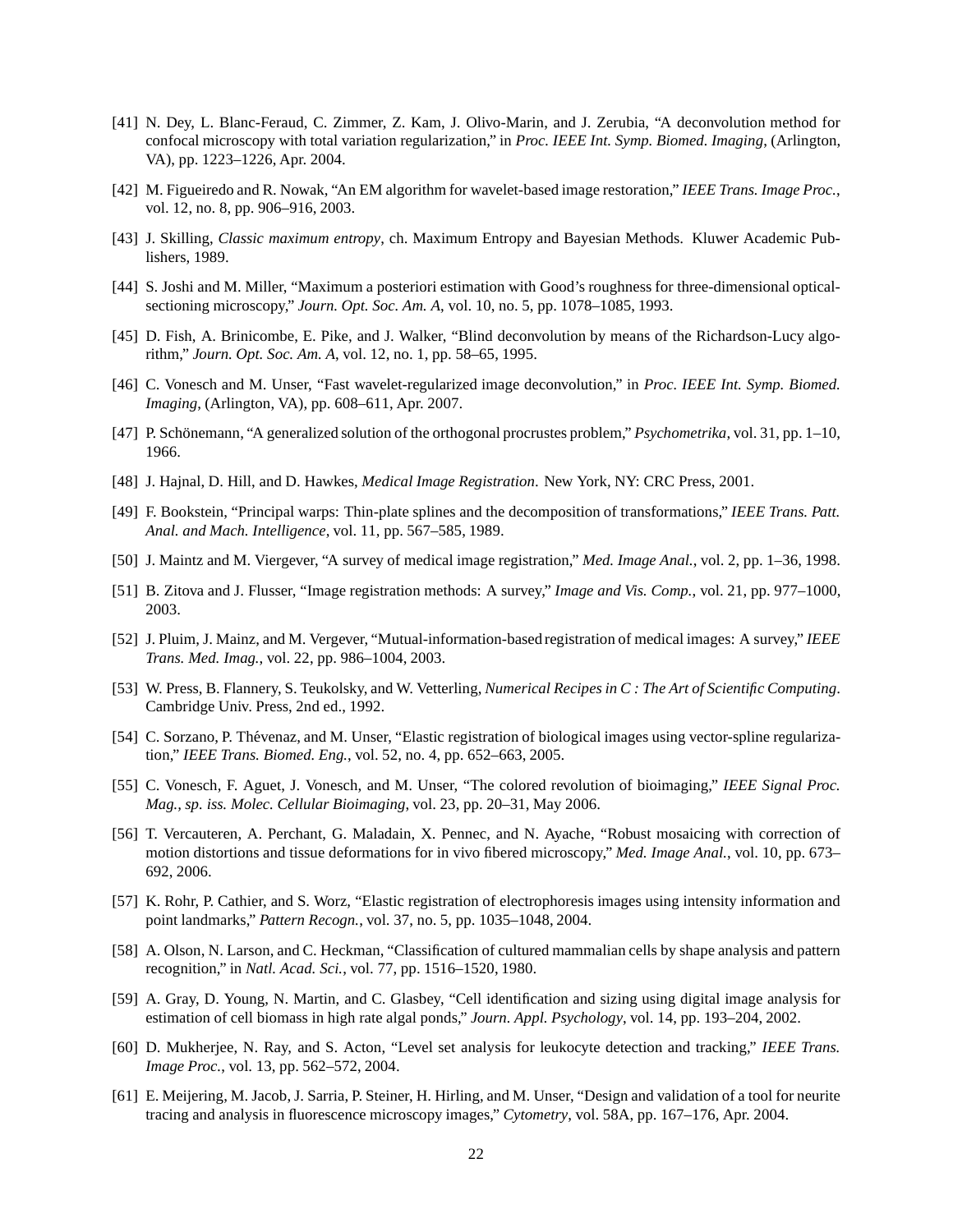- [62] C. Zimmer, B. Zhang, A. Dufour, A. Thebaud, S. Berlemont, V. Meas-Yedid, and J. O. Marin, "On the digital trail of mobile cells," *IEEE Signal Proc. Mag., sp. iss. Molec. Cellular Bioimaging*, vol. 23, pp. 54–62, May 2006.
- [63] S. Chen, T. Zhao, G. Gordon, and R. Murphy, "A novel graphical model approach to segmenting cell images," in *Proc. IEEE Symp. Comp. Intelligence Bioinform. Comp. Biol.*, 2006.
- [64] G. Srinivasa, M. Fickus, and J. Kovačević, "Multiscale active contour transformations for the segmentation of fluorescence microscope images," in *Proc. SPIE Conf. Wavelet Appl. in Signal and Image Proc.*, (San Diego, CA), Aug. 2007.
- [65] E. Glory and R. Murphy, "Automated subcellular location determination and high throughput microscopy," *Developmental Cell*, vol. 12, pp. 7–16, 2007.
- [66] M. Velliste and R. Murphy, "Automated determination of protein subcellular locations from 3D fluorescence microscope images," in *Proc. IEEE Int. Symp. Biomed. Imaging*, (Washnigton, DC), pp. 867–870, 2002.
- [67] E. Bengtsson, C. Wählby, and J. Lindblad, "Robust cell image segmentation methods," Pattern Recogn. and *Image Anal.*, vol. 14, no. 2, pp. 157–167, 2004.
- [68] C. Xu, D. Pham, and J. Prince, "Medical image segmentation using deformable models," in *Handbook of Medical Imaging* (*J. Fitzpatric and M. Sonka, eds.*), *SPIE Press, 2000.*
- [69] M. Kass, A. Witkin, and D. Terzopoulos, "Snakes: Active contour models," *Int. Journ. Comp. Vis.*, vol. 1, no. 4, pp. 321–331, 1988.
- [70] C. Pluempitiwiriyawej, J. Moura, Y. Wu, and C. Ho, "STACS: A new active contour scheme for cardiac MR image segmentation," *IEEE Trans. Med. Imag.*, vol. 24, pp. 593–603, May 2005.
- [71] S. Osher and R. Fedkiw, *Level Set Methods and Dynamic Implicit Surfaces*. Springer-Verlag, 2003.
- [72] T. Chan and L. Vese, "Active contours without edges," *IEEE Trans. Image Proc.*, vol. 10, pp. 266–277, Feb. 2001.
- [73] L. Coulot, H. Kischner, A. Chebira, J. Moura, J. Kovačević, E. Osuna, and R. Murphy, "Topology preserving STACS segmentation of protein subcellular location images," in *Proc. IEEE Int. Symp. Biomed. Imaging*, (Arlington, VA), pp. 566–569, Apr. 2006.
- [74] A. Cohen, B. Roysam, and J. Turner, "Automated tracing and volume measurements of neurons from 3-D confocal fluorescence microscopy data," *Journ. Microscopy*, vol. 173, no. 2, pp. 103–114, 1994.
- [75] K. Al-Kofahi, S. Lasek, D. Szarowski, C. Page, G. Nagy, J. Turner, and B. Roysam, "Rapid automated threedimensional tracing of neurons from confocal image stacks," *IEEE Trans. Inform. Tech. in Biomed.*, vol. 6, pp. 171–187, Jun. 2006.
- [76] D. Sage, F. Neumann, F. Hediger, S. Gasser, and M. Unser, "Automatic tracking of individual fluorescence particles: Application to the study of chromosome dynamics," *IEEE Trans. Image Proc.*, vol. 14, no. 3, pp. 1372– 1383, 2005.
- [77] E. Meijering, I. Smal, and G. Danuser, "Tracking in molecular imaging," *IEEE Signal Proc. Mag., sp. iss. Molec. Cellular Bioimaging*, vol. 23, pp. 46–53, May 2006.
- [78] M. Cheezum, W. Walker, and W. Guilford, "Quantitative comparison of algorithms for tracking single fluorescent particles," *Biophys. Journ.*, vol. 81, no. 4, pp. 2378–2388, 2001.
- [79] X. Zhou and S. Wong, "Informatics challenges of high-throughput microscopy," *IEEE Signal Proc. Mag., sp. iss. Molec. Cellular Bioimaging*, vol. 23, no. 3, pp. 64–71, 2006.
- [80] K. Huang and R. Murphy, "From quantitative microscopy to automated image understanding," *Journ. Biomed. Optics*, vol. 9, pp. 893–912, 2004.